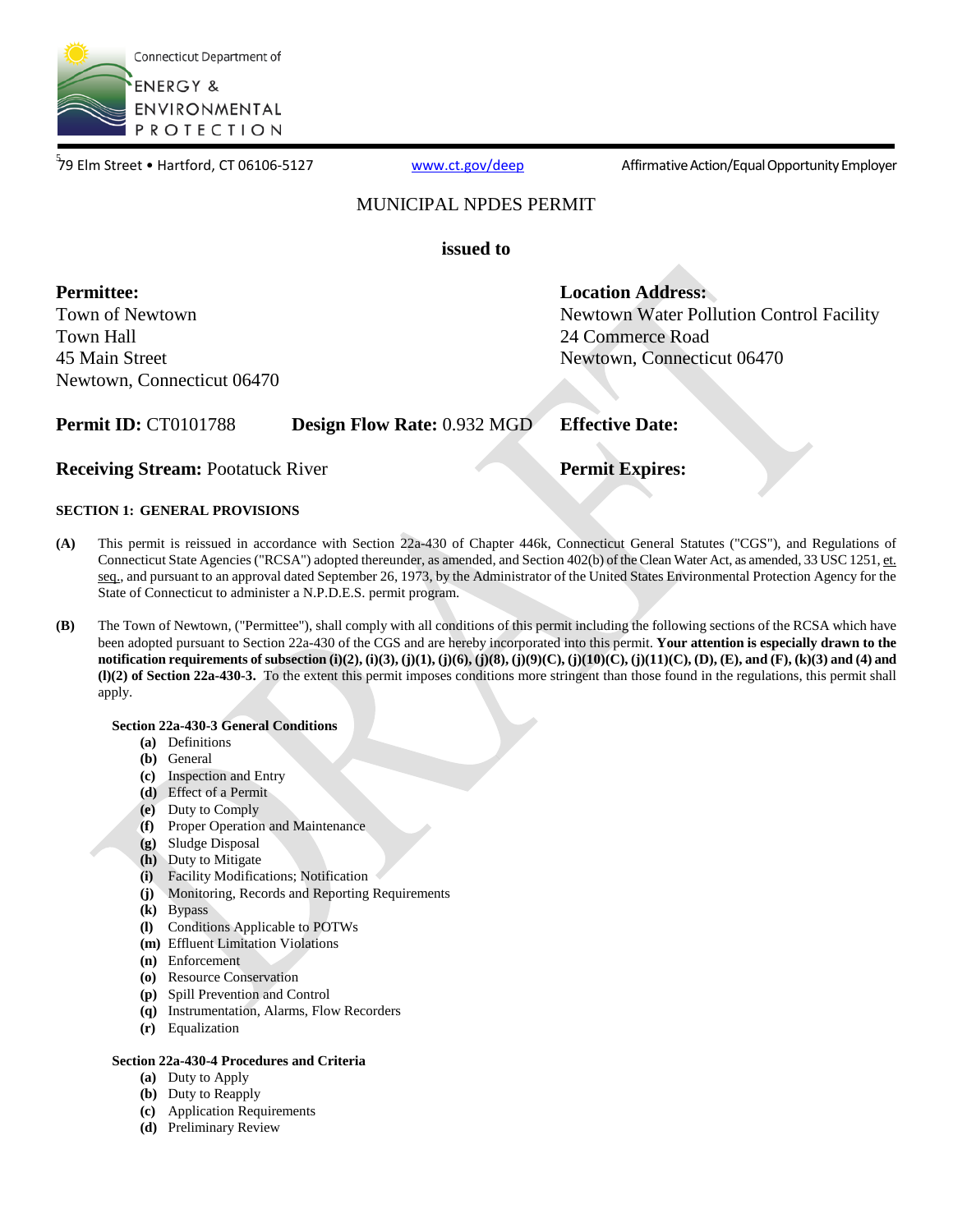- **(e)** Tentative Determination
- **(f)** Draft Permits, Fact Sheets
- **(g)** Public Notice, Notice of Hearing
- **(h)** Public Comments
- **(i)** Final Determination
- **(j)** Public Hearings
- **(k)** Submission of Plans and Specifications. Approval.
- **(l)** Establishing Effluent Limitations and Conditions
- **(m)** Case-by-Case Determinations
- **(n)** Permit Issuance or Renewal
- **(o)** Permit or Application Transfer
- **(p)** Permit Revocation, Denial or Modification
- **(q)** Variances
- **(r)** Secondary Treatment Requirements
- **(s)** Treatment Requirements
- **(t)** Discharges to POTWs Prohibitions
- **(C)** Violations of any of the terms, conditions, or limitations contained in this permit may subject the Permittee to enforcement action including, but not limited to, seeking penalties, injunctions and/or forfeitures pursuant to applicable sections of the CGS and RCSA.
- **(D)** Any false statement in any information submitted pursuant to this Section of the permit may be punishable as a criminal offense under Section 22a-438 or 22a-131a of the CGS or in accordance with Section 22a-6, under Section 53a-157b of the CGS.
- **(E)** The Permittee shall comply with Section 22a-416-1 through Section 22a-416-10 of the RCSA concerning operator certification.
- **(F)** No provision of this permit and no action or inaction by the Commissioner shall be construed to constitute an assurance by the Commissioner that the actions taken by the Permittee pursuant to this permit will result in compliance or prevent or abate pollution.
- **(G)** Nothing in this permit shall relieve the Permittee of other obligations under applicable federal, state and local law.
- **(H)** An annual fee shall be paid for each year this permit is in effect as set forth in Section 22a-430-7 of the RCSA. As of October 1, 2009 the annual fee is \$1722.50.

### **SECTION 2: DEFINITIONS**

- **(A)** The definitions of the terms used in this permit shall be the same as the definitions contained in Section 22a-423 of the CGS and Section 22a-430-3(a) and 22a-430-6 of the RCSA, except for **"**Composite**"** and **"**No Observable Acute Effect Level (NOAEL)**"** which are redefined below.
- **(B)** In addition to the above, the following definitions shall apply to this permit:

 **"------"** in the limits column on the monitoring tables in Attachment 1 means a limit is not specified but a value must be reported on the DMR, MOR, and/or the ATMR.

**"Annual"** in the context of any sampling frequency, shall mean the sample must be collected in the month of July, August or September.

**"Average Monthly Limit"** means the maximum allowable "Average Monthly Concentration" as defined in Section 22a-430-3(a) of the RCSA when expressed as a concentration (e.g. mg/l); otherwise, it means "Average Monthly Discharge Limitation" as defined in Section 22a-430-3(a) of the RCSA.

**"Bi-Weekly"** in the context of any sampling frequency, shall mean once every two weeks.

**"Composite"** or **"(C)"** means a sample consisting of a minimum of eight aliquot samples collected at equal intervals of no less than 30 minutes and no more than 60 minutes and combined proportionally to flow over the sampling period provided that during the sampling period the peak hourly flow is experienced.

**"Critical Test Concentration"** or **"(CTC)"** means the specified effluent dilution at which the Permittee is to conduct a single-concentration Aquatic Toxicity Test.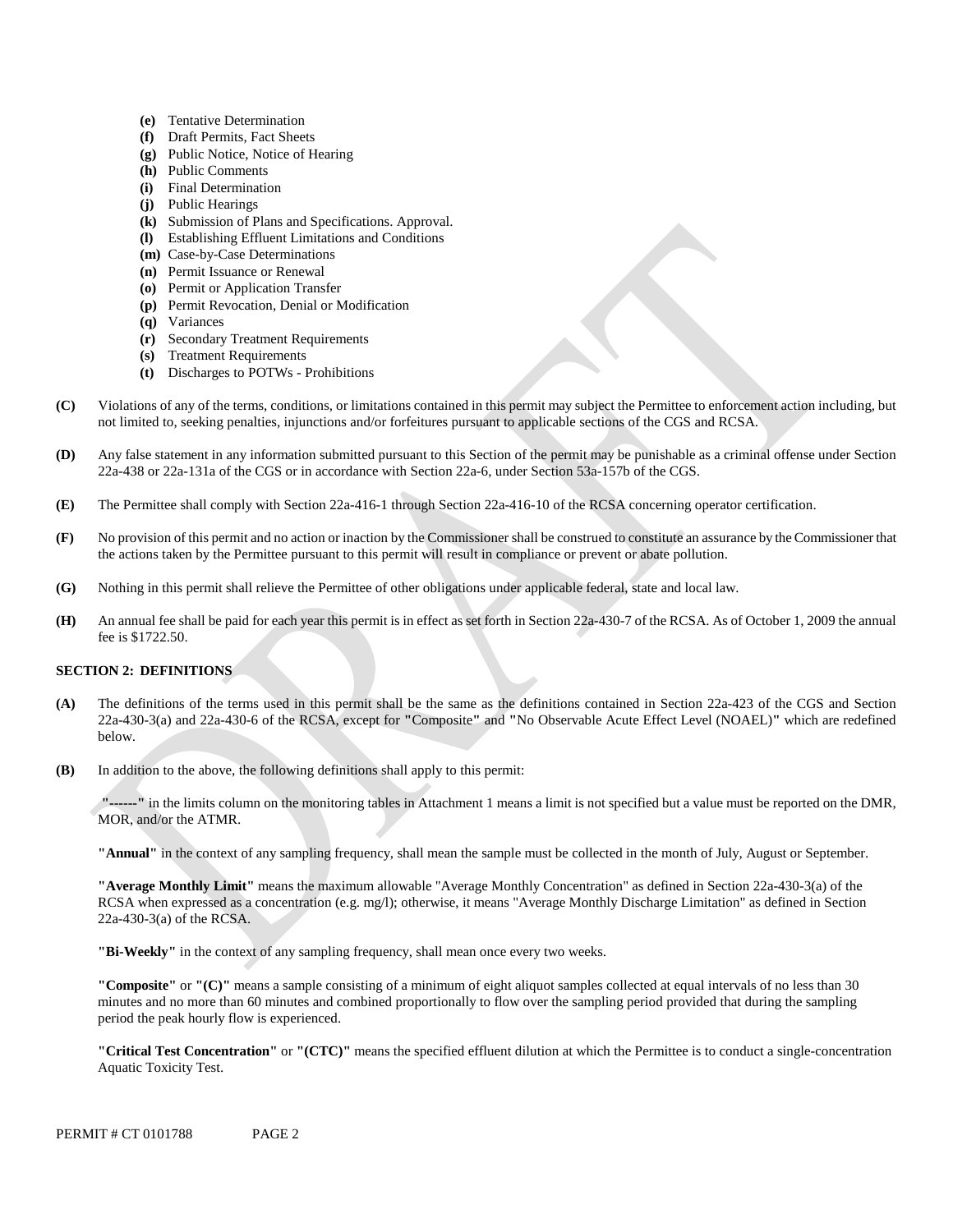**"Daily Composite"** or **"(DC)"** means a composite sample taken over a full operating day consisting of grab samples collected at equal intervals of no more than sixty (60) minutes and combined proportionally to flow; or, a composite sample continuously collected over a full operating day proportionally to flow.

**"Daily Concentration"** means the concentration of a substance as measured in a daily composite sample, or, arithmetic average of all grab sample results defining a grab sample average.

**"Daily Quantity"** means the quantity of waste discharged during an operating day.

**"Geometric Mean"** is the **"**n**"**th root of the product of **"**n**"** observations.

**"Infiltration"** means water other than wastewater that enters a sewer system (including sewer system and foundation drains) from the ground through such means as defective pipes, pipe joints, connections, or manholes. Infiltration does not include, and is distinguished from, inflow.

**"Inflow"** means water other than wastewater that enters a sewer system (including sewer service connections) from sources such as, but not limited to, roof leaders, cellar drains, yard drains, area drains, drains from springs and swampy areas, cross connections between storm sewers and sanitary sewers, catch basins, cooling towers, storm waters, surface runoff, street wash waters, or drainage. Inflow does not include, and is distinguished from, infiltration.

**"Instantaneous Limit"** means the highest allowable concentration of a substance as measured by a grab sample, or the highest allowable measurement of a parameter as obtained through instantaneous monitoring.

**"In-stream Waste Concentration"** or **"(IWC)"** means the concentration of a discharge in the receiving water after mixing has occurred in the allocated zone of influence.

**"MGD"** means million gallons per day.

**"Maximum Daily Limit"** means the maximum allowable "Daily Concentration" (defined above) when expressed as a concentration (e.g. mg/l), otherwise, it means the maximum allowable "Daily Quantity" as defined above, unless it is expressed as a flow quantity. If expressed as a flow quantity it means **"**Maximum Daily Flow**"** as defined in Section 22a-430-3(a) of the RCSA.

**"Monthly Minimum Removal Efficiency"** means the minimum reduction in the pollutant parameter specified when the effluent average monthly concentration for that parameter is compared to the influent average monthly concentration.

**"NA"** as a Monitoring Table abbreviation means **"**not applicable**"**.

**"NR"** as a Monitoring Table abbreviation means **"**not required**"**.

**"No Observable Acute Effect Level"** or **"(NOAEL)"** means any concentration equal to or less than the critical test concentration in a single concentration (pass/fail) toxicity test, conducted pursuant to Section 22a-430-3(j)(7)(A)(i) of the RCSA, demonstrating 90% or greater survival of test organisms at the CTC.

**"Quarterly"** in the context of any sampling frequency, shall mean sampling is required in the months of January, April, July, and October.

**"Range During Sampling"** or **"(RDS)"** as a sample type means the maximum and minimum of all values recorded as a result of analyzing each grab sample of; 1) a Composite Sample, or, 2) a Grab Sample Average. For those Permittee with pH meters that provide continuous monitoring and recording, Range During Sampling means the maximum and minimum readings recorded with the continuous monitoring device during the Composite or Grab Sample Average sample collection.

**"Range During Month"** or **"(RDM)"** as a sample type means the lowest and the highest values of all of the monitoring data for the reporting month.

**"Sanitary Sewage"** means wastewaters from residential, commercial and industrial sources introduced by direct connection to the sewerage collection system tributary to the treatment works including non-excessive inflow/infiltration sources.

**"Semi-Annual"** in the context of any sampling frequency, shall mean the sample must be collected in the months of January and July.

**"Twice per Month"** in the context of any sampling frequency, mean two samples per calendar month collected no less than 12 days apart.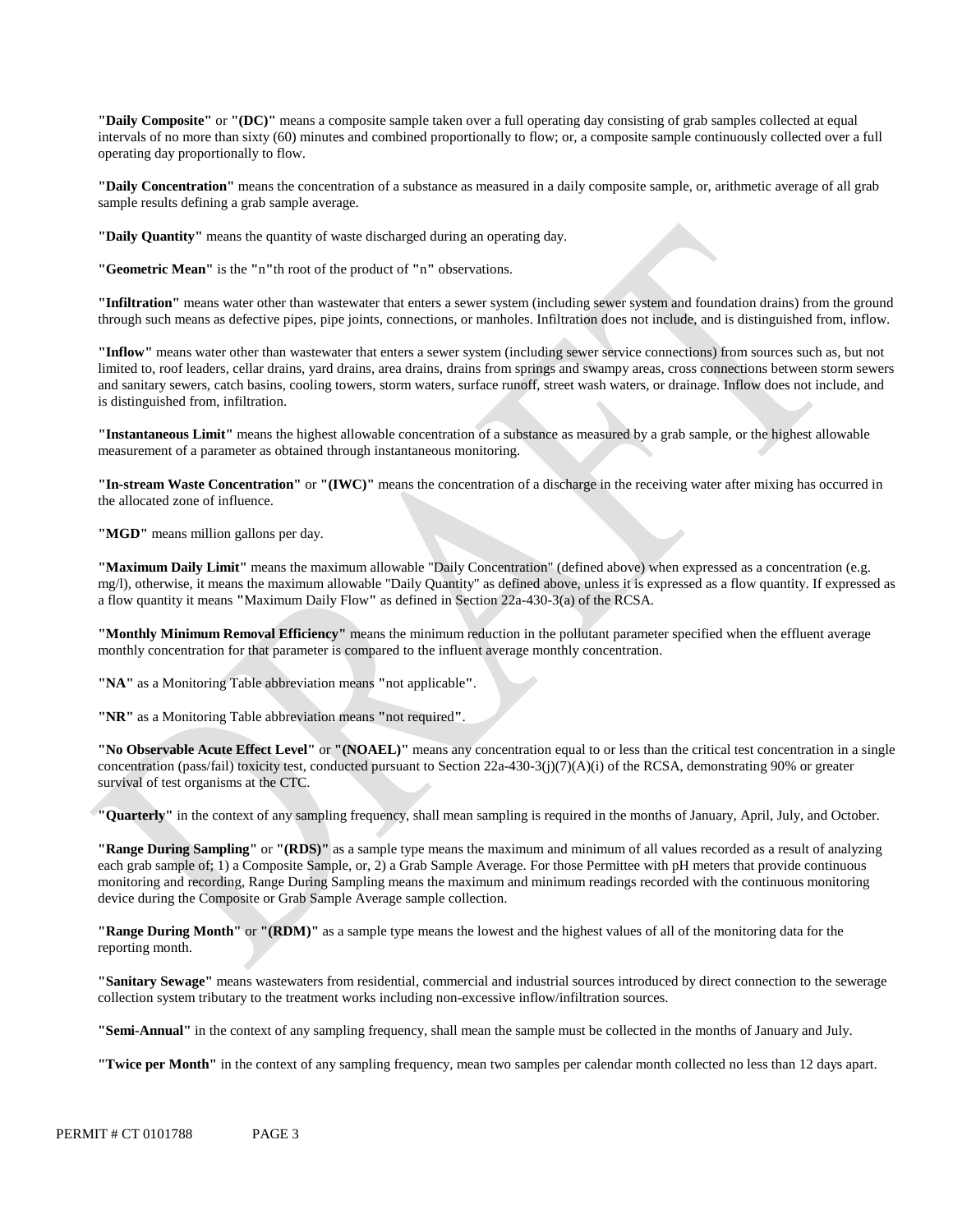**"ug/l"** means micrograms per liter

**"Work Day"** in the context of a sampling frequency means, Monday through Friday excluding holidays.

### **SECTION 3: COMMISSIONER'S DECISION**

- **(A)** The Commissioner of Energy and Environmental Protection ("Commissioner") has issued a final decision and found continuance of the existing system to treat the discharge will protect the waters of the state from pollution. The Commissioner's decision is based on application #201001524 for permit reissuance received on May 26, 2010 and the administrative record established in the processing of that application.
- **(B)** The Commissioner hereby authorizes the Permittee to discharge in accordance with the provisions of this permit, the above referenced application, and all approvals issued by the Commissioner or his authorized agent for the discharges and/or activities authorized by, or associated with, this permit.
- **(C)** The Commissioner reserves the right to make appropriate revisions to the permit, if required after Public Notice, in order to establish any appropriate effluent limitations, schedules of compliance, or other provisions which may be authorized under the Federal Clean Water Act or the CGS or regulations adopted thereunder, as amended. The permit as modified or renewed under this paragraph may also contain any other requirements of the Federal Clean Water Act or CGS or regulations adopted thereunder which are then applicable.

#### **SECTION 4: GENERAL LIMITATIONS AND OTHER CONDITIONS**

- **(A)** The Permittee shall not accept any new sources of non-domestic wastewater conveyed to its POTW through its sanitary sewerage system or by any means other than its sanitary sewage system unless the generator of such wastewater; (a) is authorized by a permit issued by the Commissioner under Section 22a-430 CGS (individual permit), or, (b) is authorized under Section 22a-430b (general permit), or, (c) has been issued an emergency or temporary authorization by the Commissioner under Section 22a-6k. All such non-domestic wastewaters shall be processed by the POTW via receiving facilities at a location and in a manner prescribed by the Permittee which are designed to contain and control any unplanned releases.
- **(B)** No new discharge of domestic sewage from a single source to the POTW in excess of 46,600 gallons per day shall be allowed by the Permittee until the Permittee has notified in writing the Municipal Facilities Section of said new discharge. New discharge notifications as described in this section shall be submitted to the staff identified in section 9(H) included herein.
- **(C)** The Permittee shall maintain a system of user charges based on actual use sufficient to operate and maintain the POTW (including the collection system) and replace critical components.
- **(D)** The Permittee shall maintain a sewer use ordinance that is consistent with the Model Sewer Ordinance for Connecticut Municipalities prepared by the Department of Energy and Environmental Protection. The Commissioner of Energy and Environmental Protection alone may authorize certain discharges which may not conform to the Model Sewer Ordinance.
- **(E)** No discharge from the permitted facility beyond any zone of influence shall contain or cause in the receiving stream a visible oil sheen, floating solids, visible discoloration, or foaming beyond that which may result from a discharge from a permitted facility and none exceeding levels necessary to maintain all designated uses.
- **(F)** No discharge from the permitted facility shall cause acute or chronic toxicity in the receiving water body beyond any Zone Of Influence (ZOI) specifically allocated to that discharge in this permit.
- **(G)** The Permittee shall maintain an alternate power source adequate to provide full operation of all pump stations in the sewerage collection system and to provide a minimum of primary treatment and disinfection at the water pollution control facility to insure that no discharge of untreated wastewater will occur during a failure of a primary power source.
- **(H)** The average monthly effluent concentration shall not exceed 10% of the average monthly influent concentration for BOD5 and Total Suspended Solids for all daily composite samples taken in any calendar month.
- **(I)** Any new or increased amount of sanitary sewage discharge to the sewer system is prohibited where it will cause a dry weather overflow or exacerbate an existing dry weather overflow.
- **(J)** Sludge Conditions
	- **(1)** The Permittee shall comply with all existing federal and state laws and regulations that apply to sewage sludge use and disposal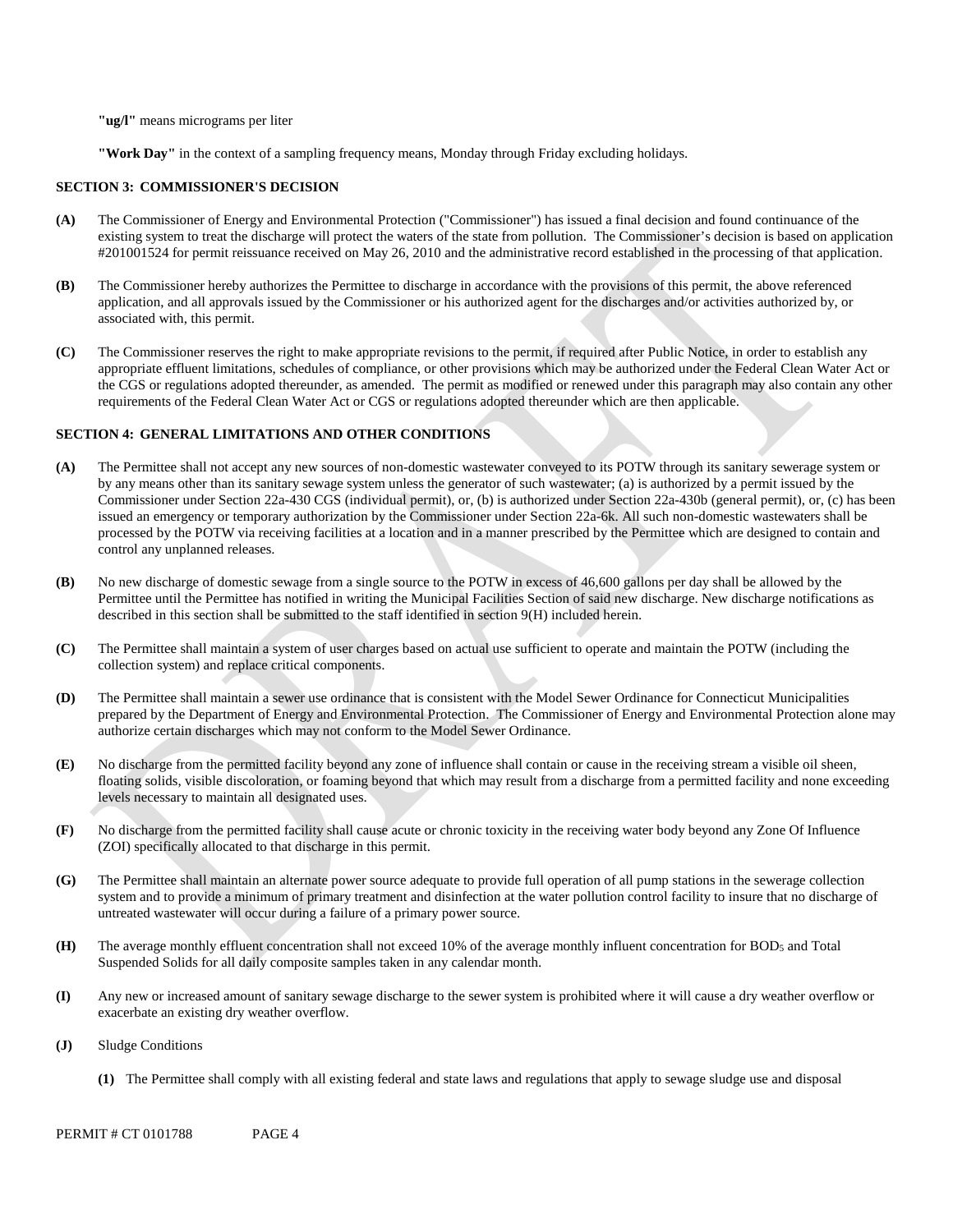practices, including but not limited to 40 CFR Part 503.

- **(2)** If an applicable management practice or numerical limitation for pollutants in sewage sludge more stringent than existing federal and state regulations is promulgated under Section 405(d) of the Clean Water Act (CWA), this permit shall be modified or revoked and reissued to conform to the promulgated regulations.
- **(3)** The Permittee shall give prior notice to the Commissioner of any change(s) planned in the Permittee' sludge use or disposal practice. A change in the Permittee' sludge use or disposal practice may be a cause for modification of the permit.
- **(4)** Testing for inorganic pollutants shall follow "Test Methods for Evaluating Solid Waste, Physical/Chemical Methods", EPA Publication SW-846 as updated and/or revised.
- **(K)** This permit becomes effective on the 1st day of the month following the date of signature of the Commissioner or designee.
- **(L)** When the arithmetic mean of the average daily flow from the POTW for the previous 180 days exceeds 90% of the design flow rate, the Permittee shall develop and submit within one year, for the review and approval of the Commissioner, a plan to accommodate future increases in flow to the plant. This plan shall include a schedule for completing any recommended improvements and a plan for financing the improvements.
- **(M)** When the arithmetic mean of the average daily BOD5 or TSS loading into the POTW for the previous 180 days exceeds 90% of the design load rate, the Permittee shall develop and submit for the review and approval of the Commissioner within one year, a plan to accommodate future increases in load to the plant. This plan shall include a schedule for completing any recommended improvements and a plan for financing the improvements.
- **(N)** On or before July 31st of each calendar year the main flow meter shall be calibrated by an independent contractor in accordance with the manufacturer's specifications. The actual record of the calibration shall be retained onsite and, upon request, the Permittee shall submit to the Commissioner a copy of that record.
- **(O)** The Permittee shall operate and maintain all processes as installed in accordance with the approved plans and specifications and as outlined in the associated operation and maintenance manual. This includes but is not limited to all preliminary treatment processes, primary treatment processes, recycle pumping processes, anaerobic treatment processes, anoxic treatment processes, aerobic treatment processes, flocculation processes, effluent filtration processes or any other processes necessary for the optimal removal of pollutants. The Permittee shall not bypass or fail to operate any of the aforementioned processes without the written approval of the Commissioner.
- **(P)** The temperature of any discharge shall not increase the temperature of the receiving stream above 85ºF, or, in any case, raise the normal temperature of the receiving stream more than 4ºF beyond the permitted zone of influence.

### **SECTION 5: SPECIFIC EFFLUENT LIMITATIONS AND MONITORING REQUIREMENTS**

- **(A)** The discharge(s) shall not exceed and shall otherwise conform to the specific terms and conditions listed in this permit. The discharge is restricted by, and shall be monitored in accordance with Tables A through F incorporated in this permit as Attachment 1.
- **(B)** The Permittee shall monitor the performance of the treatment process in accordance with the Monthly Operating Report (MOR) incorporated in this permit as Attachment 2.

### **SECTION 6: SAMPLE COLLECTION, HANDLING and ANALYTICAL TECHNIQUES**

- **(A)** Chemical Analysis
	- **(1)** Chemical analyses to determine compliance with effluent limits and conditions established in this permit shall be performed using the methods approved pursuant to the Code of Federal Regulations, Part 136 of Title 40 (40 CFR 136) unless an alternative method has been approved in writing pursuant to 40 CFR 136.4 or as provided in Section 22a-430-3-(j)(7) of the RCSA. Chemicals which do not have methods of analysis defined in 40 CFR 136 or the RCSA shall be analyzed in accordance with methods specified in this permit.
	- **(2)** All metals analyses identified in this permit shall refer to analyses for Total Recoverable Metal, as defined in 40 CFR 136 unless otherwise specified.
	- **(3)** Grab samples shall be taken during the period of the day when the peak hourly flow is normally experienced.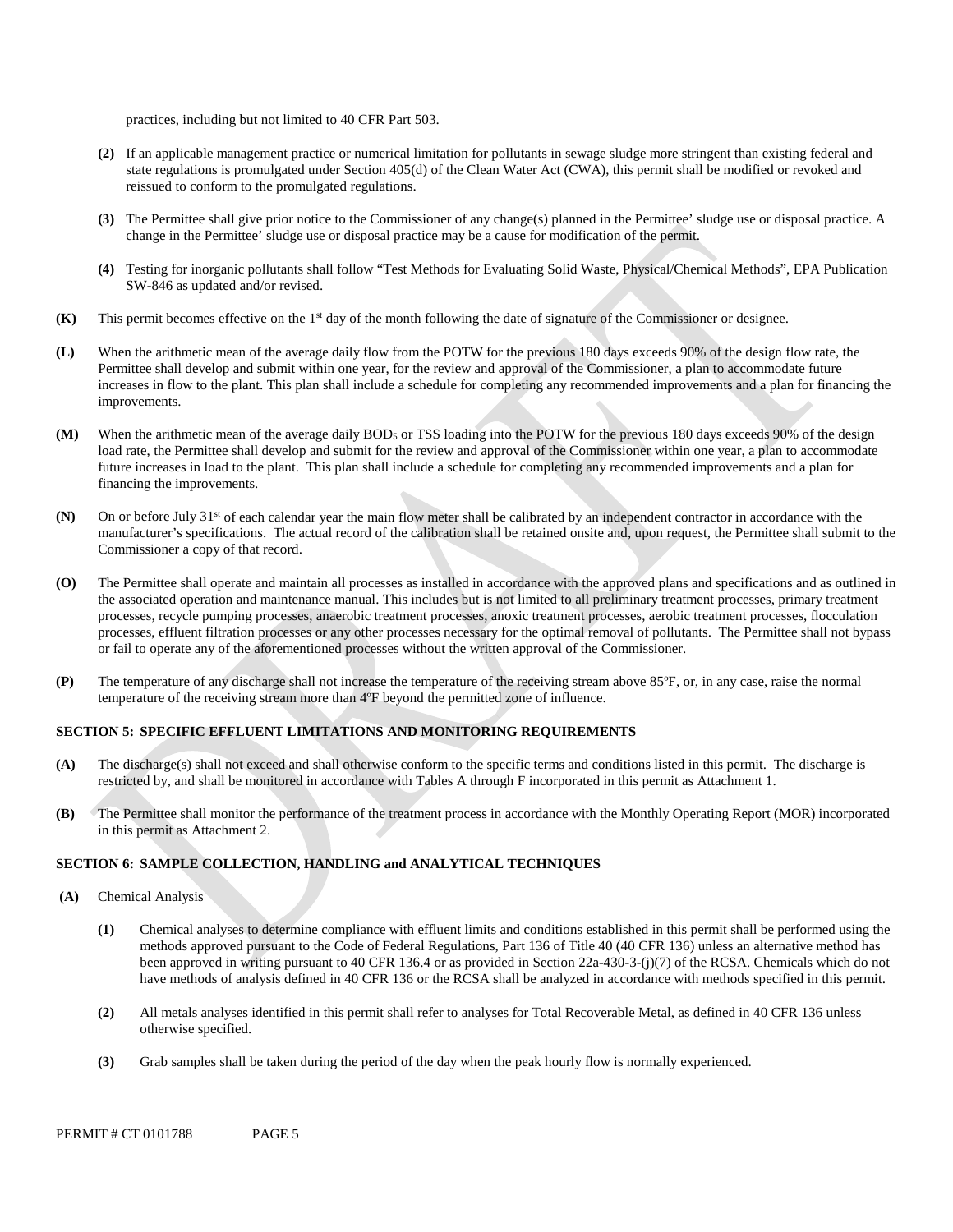- **(4)** Samples collected for bacteriological examination shall be collected between the hours of 11 a.m. and 3 p.m. or at that time of day when the peak hourly flow is normally experienced.
- **(5)** The Minimum Levels specified below represent the concentrations at which quantification must be achieved and verified during the chemical analyses for the parameters identified in Attachment 1, Table**s** A and C. Analyses for these parameters must include check standards within ten percent of the specified Minimum Level or calibration points equal to or less than the specified Minimum Level.

| Parameter                  | Minimum Level                    |
|----------------------------|----------------------------------|
| Aluminum                   | $0.050$ mg/l                     |
| Antimony, Total            | $0.010 \text{ mg}/1$             |
| Arsenic, Total             | $0.005$ mg/l                     |
| Beryllium, Total           | $0.001$ mg/l                     |
| Cadmium, Total             | $0.0005$ mg/l                    |
| Chlorine, Total Residual   | $0.050$ mg/l                     |
| Chromium, Total            | $0.005$ mg/l                     |
| Chromium, Total Hexavalent | $0.010$ mg/l                     |
| Copper, Total              | $0.005 \text{ mg}/1$             |
| Cyanide, Total             | $0.010$ mg/l                     |
| Iron, Total                | $0.040 \,\mathrm{mg}/\mathrm{l}$ |
| Lead, Total                | $0.005$ mg/l                     |
| Mercury, Total             | $0.0002$ mg/l                    |
| Nickel, Total              | $0.005$ mg/l                     |
| Phosphorus, Total          | $0.10 \,\mathrm{mg}/l$           |
| Selenium, Total            | $0.005 \text{ mg}/1$             |
| Silver, Total              | $0.002 \text{ mg}/1$             |
| Thallium, Total            | $0.005$ mg/l                     |
| Zinc, Total                | $0.020 \,\mathrm{mg}/l$          |
|                            |                                  |

- **(6)** The value of each parameter for which monitoring is required under this permit shall be reported to the maximum level of accuracy and precision possible consistent with the requirements of this Section of the permit.
- **(7)** Effluent analyses for which quantification was verified during the analysis at or below the minimum levels specified in this Section and which indicate that a parameter was not detected shall be reported as "less than x" where 'x' is the numerical value equivalent to the analytical method detection limit for that analysis.
- **(8)** Results of effluent analyses which indicate that a parameter was not present at a concentration greater than or equal to the Minimum Level specified for that analysis shall be considered equivalent to zero  $(0.0)$  for purposes of determining compliance with effluent limitations or conditions specified in this permit.
- **(B)** Acute Aquatic Toxicity Test
	- **(1)** Samples for monitoring of Acute Aquatic Toxicity shall be collected and handled as prescribed in "Methods for Measuring the Acute Toxicity of Effluents and Receiving Waters to Freshwater and Marine Organisms" (EPA-821-R-02-012).
		- **(a)** Composite samples shall be chilled as they are collected. Grab samples shall be chilled immediately following collection. Samples shall be held at 0 - 6ºC until Acute Aquatic Toxicity testing is initiated.
		- **(b)** Effluent samples shall not be dechlorinated, filtered, or, modified in any way, prior to testing for Acute Aquatic Toxicity unless specifically approved in writing by the Commissioner for monitoring at this facility. Facilities with effluent dechlorination and/or filtration designed as part of the treatment process are not required to obtain approval from the Commissioner.
		- **(c)** Samples shall be taken at the final effluent for Acute Aquatic Toxicity unless otherwise approved in writing by the Commissioner for monitoring at this facility.
		- **(d)** Chemical analyses of the parameters identified in Attachment 1, Table C shall be conducted on an aliquot of the same sample tested for Acute Aquatic Toxicity.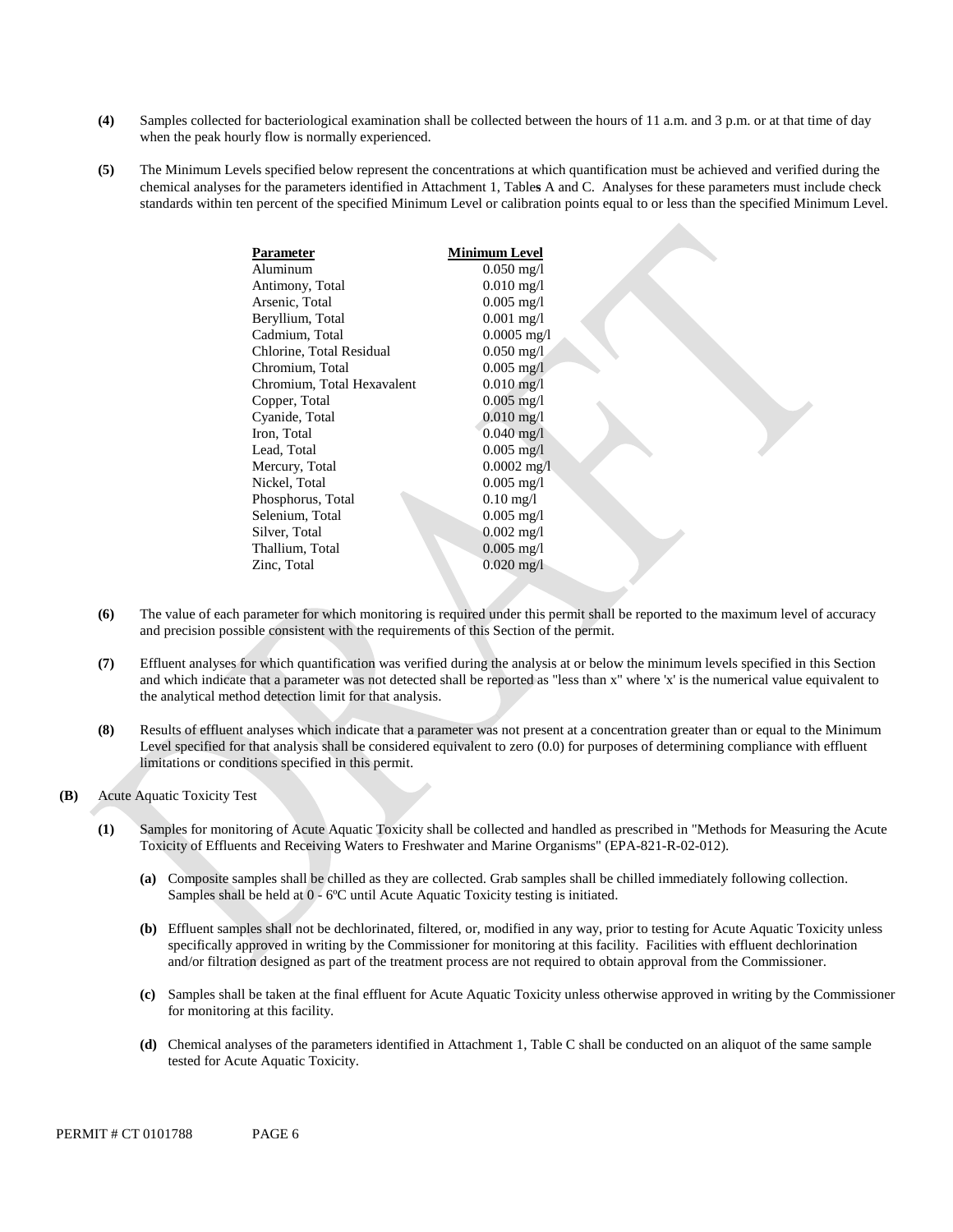- **(i)** At a minimum, pH, specific conductance, total alkalinity, total hardness, and total residual chlorine shall be measured in the effluent sample and, during Acute Aquatic Toxicity tests, in the highest concentration of the test and in the dilution (control) water at the beginning of the test and at test termination. If total residual chlorine is not detected at test initiation, it does not need to be measured at test termination. Dissolved oxygen, pH, and temperature shall be measured in the control and all test concentrations at the beginning of the test, daily thereafter, and at test termination.
- **(e)** Tests for Acute Aquatic Toxicity shall be initiated within 36 hours of sample collection.
- **(2)** Monitoring for Acute Aquatic Toxicity to determine compliance with the permit limit on Acute Aquatic Toxicity (invertebrate) shall be conducted for 48 hours utilizing neonatal (less than 24 hours old) *Daphnia pulex*.
- **(3)** Monitoring for Acute Aquatic Toxicity to determine compliance with the permit limit on Acute Aquatic Toxicity (vertebrate) shall be conducted for 48 hours utilizing larval (1 to 14-day old with no more than 24 hours range in age) *Pimephales promelas*.
- **(4)** Tests for Acute Aquatic Toxicity shall be conducted as prescribed for static non-renewal acute tests in "Methods for measuring the Acute Aquatic Toxicity of Effluents and Receiving Waters to Freshwater and Marine Organisms" (EPA/821-R-02-012), except as specified below.
	- **(a)** For Acute Aquatic Toxicity limits, and for monitoring only conditions, expressed as a NOAEL value, Pass/Fail (single concentration) tests shall be conducted at a specified Critical Test Concentration (CTC) equal to the Aquatic Toxicity limit,  $(100\%$  in the case of monitoring only conditions), as prescribed in Section 22a-430-3(j)(7)(A)(i) of the RCSA.
	- **(b)** Organisms shall not be fed during the tests.
	- **(c)** Synthetic freshwater prepared with deionized water adjusted to a hardness of 50±5 mg/L as CaCO3 shall be used as dilution water in the tests.
	- **(d)** Copper nitrate shall be used as the reference toxicant.
- **(5)** For limits expressed as NOAEL = 100%, compliance shall be demonstrated when the results of a valid pass/fail Acute Aquatic Toxicity Test indicate 90% or greater survival in the effluent sample at the CTC (100%).
- **(C)** Chronic Aquatic Toxicity Test for Freshwater Discharges
	- **(1)** Chronic Aquatic Toxicity testing of the discharge shall be conducted annually during July, August, or September of each year.
	- **(2)** Chronic Aquatic Toxicity testing shall be performed on the discharge in accordance with the test methodology established in "Short-Term Methods for Estimating The Chronic Toxicity of Effluents and Receiving Water to Freshwater Organisms" (EPA-821-R-02- 013) as referenced in 40 CFR 136 for *Ceriodaphnia* survival and reproduction and Fathead minnow larval survival and growth.
		- **(a)** Chronic Aquatic Toxicity tests shall utilize a minimum of five effluent dilutions prepared using a dilution factor of 0.5 (100% effluent, 50% effluent, 25% effluent, 12.5% effluent, 6.25% effluent).
		- **(b)** Pootatuck River water collected immediately upstream of the area influenced by the discharge shall be used as control (0% effluent) and dilution water in the toxicity tests.
		- **(c)** A laboratory water control consisting of synthetic freshwater prepared in accordance with EPA-821-R-02-013 at a hardness of 50±5 mg/l shall be used as an additional control (0% effluent) in the toxicity tests.
		- **(d)** Daily composite samples of the discharge (final effluent following disinfection) and grab samples of the Pootatuck River, for use as site water control and dilution water, shall be collected on day 0 for test solution renewal on day 1 and day 2 of the test; day 2, for test solution renewal on day 3 and day 4 of the test; and day 4, for test solution renewal for the remainder of the test. Samples shall not be pH or hardness adjusted, or chemically altered in any way.
	- **(3)** All samples of the discharge and Pootatuck River water used in the Chronic Aquatic Toxicity test shall, at a minimum, be analyzed and results reported in accordance with the provisions listed in Section  $6(A)$  of this permit for the parameters listed in Attachment 1, Table C included herein, excluding Acute Aquatic Toxicity organism testing.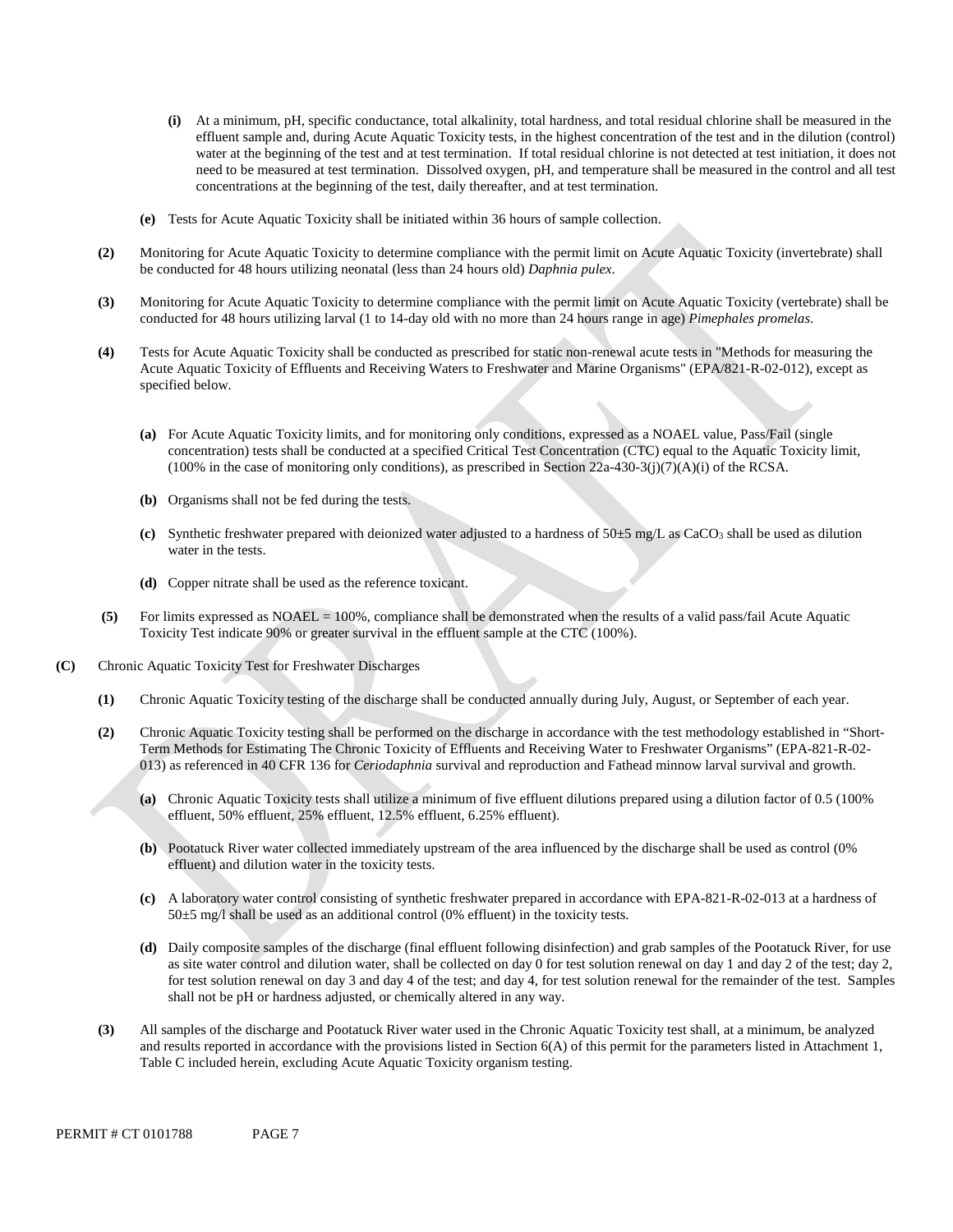#### **SECTION 7: RECORDING AND REPORTING REQUIREMENTS**

**(A)** The results of chemical analyses and any aquatic toxicity test required above in Section 5 and the referenced Attachment 1 shall be entered on the Discharge Monitoring Report (DMR) and reported to the Bureau of Water Protection and Land Reuse. The report shall also include a detailed explanation of any violations of the limitations specified. The DMR must be received at the following address by the 15<sup>th</sup> day of the month following the month in which samples are collected.

> ATTN: Municipal Wastewater Monitoring Coordinator Connecticut Department of Energy and Environmental Protection Bureau of Water Protection and Land Reuse, Planning and Standards Division 79 Elm Street Hartford, Connecticut 06106-5127

- **(1)** For composite samples, from other than automatic samplers, the instantaneous flow and the time of each aliquot sample collection shall be recorded and maintained at the POTW.
- **(B)** Complete and accurate test data, including percent survival of test organisms in each replicate test chamber, LC50 values and 95% confidence intervals for definitive test protocols, and all supporting chemical/physical measurements performed in association with any aquatic toxicity test, shall be entered on the Aquatic Toxicity Monitoring Report form (ATMR) and sent to the Bureau of Water Protection and Land Reuse at the address specified above in Section 7 (A) of this permit by the  $15<sup>th</sup>$  day of the month following the month in which samples are collected.
- **(C)** The results of the process monitoring required above in Section 5 shall be entered on the Monthly Operating Report (MOR) form, included herein as Attachment 2, and reported to the Bureau of Water Protection and Land Reuse. The MOR report shall also be accompanied by a detailed explanation of any violations of the limitations specified. The MOR, must be received at the address specified above in Section 7 (A) of this permit by the 15th day of the month following the month in which the data and samples are collected.
- **(D)** A complete and thorough report of the results of the chronic toxicity monitoring outlined in Section 6(C) shall be prepared as outlined in Section 10 of EPA-821-R-02-013 and submitted to the Department for review on or before December 31 of each calendar year to the address specified above in Section 7 (A) of this permit.
- **(E)** NetDMR Reporting Requirements
	- **(1)** Unless otherwise approved in writing by the Commissioner, no later than one-hundred and twenty (120) days after the issuance of this permit, the Permittee shall begin reporting to the Department electronically using NetDMR, a web-based tool that allows Permittee to electronically submit discharge monitoring reports (DMRs) and other required reports through a secure internet connection. Specific requirements regarding subscription to NetDMR and submittal of data and reports in hard copy form and for submittal using NetDMR are described below:
		- (a) NetDMR Subscriber Agreement

On or before fifteen (15) days after the issuance of this permit, the Permittee and/or the person authorized to sign the Permittee discharge monitoring reports ("Signatory Authority") as described in RCSA Section 22a-430-3(b)(2) shall contact the Department and initiate the subscription process for electronic submission of Discharge Monitoring Report (DMR) information. On or before ninety (90) days after issuance of this permit the Permittee shall submit a signed and notarized copy of the *Connecticut DEP NetDMR Subscriber Agreement* to the Department*.* 

(b) Submittal of Reports Using NetDMR

Unless otherwise approved by the Commissioner, on or before one-hundred and twenty (120) days after issuance of this permit, the Permittee and/or the Signatory Authority shall electronically submit DMRs and reports required under this permit to the Department using NetDMR in satisfaction of the DMR submission requirement of this permit. DMRs shall be submitted electronically to the Department no later than the 15th day of the month following the completed reporting period.

(c) Submittal of NetDMR Opt-Out Requests

If the Permittee is able to demonstrate a reasonable basis, such as technical or administrative infeasibility, that precludes the use of NetDMR for electronically submitting DMRs and reports, the Commissioner may approve the submission of DMRs and other required reports in hard copy form ("opt-out request"). Opt-out requests must be submitted in writing to the Department for written approval on or before fifteen (15) days prior to the date a Permittee would be required under this permit to begin filing DMRs and other reports using NetDMR. This demonstration shall be valid for twelve (12) months from the date of the Department's approval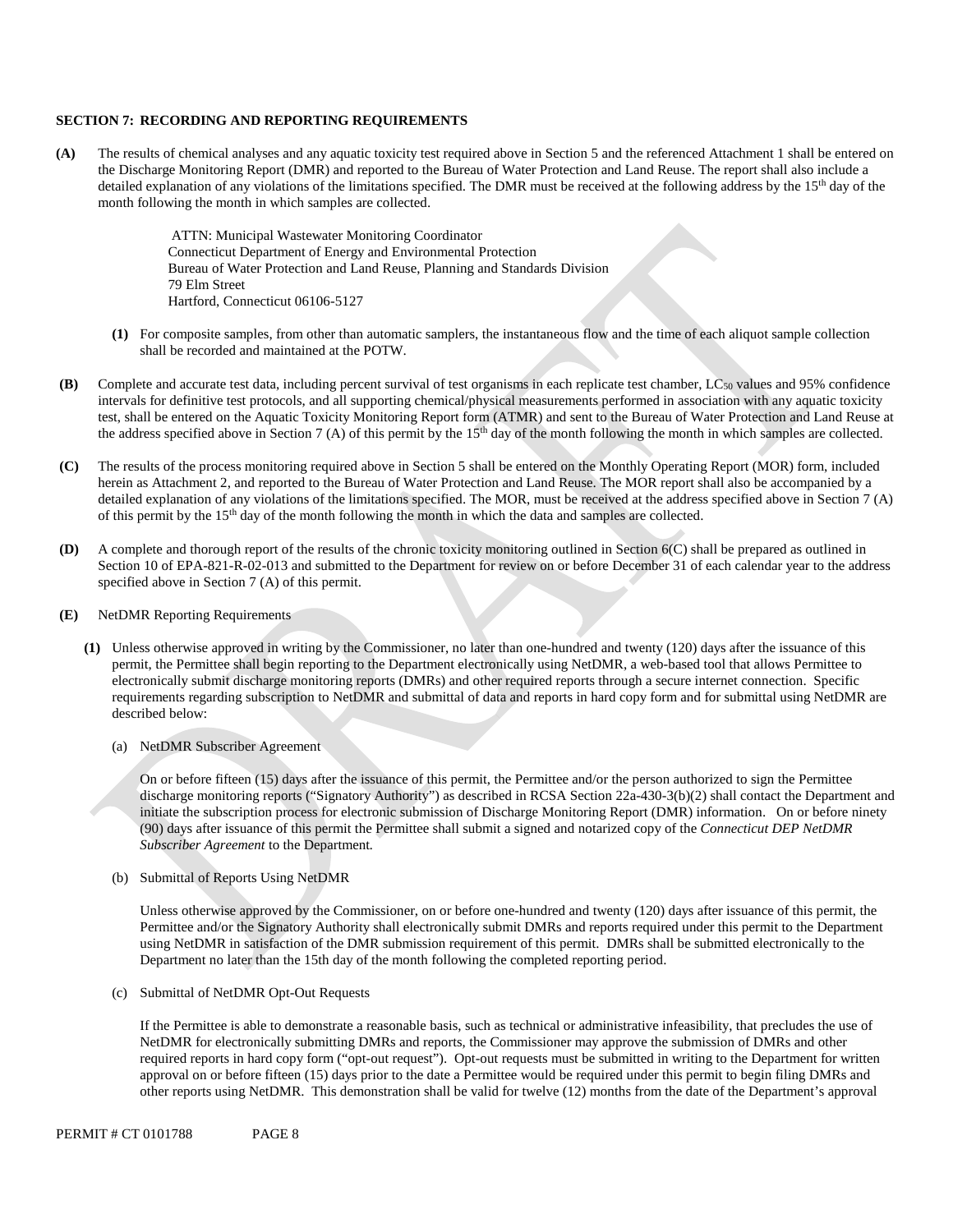and shall thereupon expire. At such time, DMRs and reports shall be submitted electronically to the Department using NetDMR unless the Permittee submits a renewed opt-out request and such request is approved by the Department.

All opt-out requests and requests for the NetDMR subscriber form should be sent to the following address:

Attn: NetDMR Coordinator Connecticut Department of Energy and Environmental Protection Water Permitting and Enforcement Division  $-2<sup>nd</sup>$  Floor 79 Elm Street Hartford, CT 06106-5127

### **SECTION 8: RECORDING AND REPORTING OF VIOLATIONS, ADDITIONAL TESTING REQUIREMENTS, BYPASSES, MECHANICAL FAILURES, AND MONITORING EQUIPMENT FAILURES**

- **(A)** If any Acute Aquatic Toxicity sample analysis indicates that an Aquatic toxicity effluent limitation has been exceeded, or that the test was invalid, an additional sample of the effluent shall be collected and tested for Acute Aquatic Toxicity and associated chemical parameters, as described above in Section 5 and Section 6, and the results reported to the Bureau of Water Protection and Land Reuse (Attn: Aquatic Toxicity) via the ATMR form (see Section 7 (B)) within 30 days of the previous test. These test results shall also be reported on the next month's DMR report pursuant to Section 7 (A). The results of all toxicity tests and associated chemical parameters, valid and invalid, shall be reported.
- **(B)** If any two consecutive Acute Aquatic Toxicity test results or any three Acute Aquatic Toxicity test results in a twelve month period indicates that the Acute Aquatic Toxicity limit has been exceeded, the Permittee shall immediately take all reasonable steps to eliminate toxicity wherever possible and shall submit a report, to the Bureau of Water Protection and Land Reuse (Attn: Aquatic Toxicity), for the review and written approval of the Commissioner in accordance with Section  $22a-430-3(j)(10)(c)$  of the RCSA describing proposed steps to eliminate the toxic impact of the discharge on the receiving water body. Such a report shall include a proposed time schedule to accomplish toxicity reduction and the Permittee shall comply with any schedule approved by the Commissioner.
- **(C)** Section 22a-430-3(k) of the RCSA shall apply in all instances of bypass including a bypass of the treatment plant or a component of the sewage collection system planned during required maintenance. The Department of Energy and Environmental Protection, Bureau of Water Protection and Land Reuse, Planning and Standards Division, Municipal Facilities Section (860) 424-3704, the Department of Public Health, Water Supply Section (860) 509-7333 and Recreation Section (860) 509-7297, and the local Director of Health shall be notified within 2 hours of the Permittee learning of the event by telephone during normal business hours. If the discharge or bypass occurs outside normal working hours (8:30 a.m. to 4:30 p.m. Monday through Friday), notification shall be made within 2 hours of the Permittee learning of the event to the Emergency Response Unit at (860) 424-3338 and the Department of Public Health at (860) 509-8000. A written report shall be submitted to the Department of Energy and Environmental Protection, Bureau of Water Protection and Land Reuse, Planning and Standards Division, Municipal Facilities Section within five days of the Permittee learning of each occurrence, or potential occurrence, of a discharge or bypass of untreated or partially treated sewage.

The written report shall contain:

- **(i)** The nature and cause of the bypass, permit violation, treatment component failure, and/or equipment failure,
- **(ii)** the time the incident occurred and the anticipated time which it is expected to continue or, if the condition has been corrected, the duration,
- **(iii)** the estimated volume of the bypass or discharge of partially treated or raw sewage,
- **(iv)** the steps being taken to reduce or minimize the effect on the receiving waters, and
- **(v)** the steps that will be taken to prevent reoccurrence of the condition in the future.
- **(D)** Section 22a-430-3(j) 11 (D) of the RCSA shall apply in the event of any noncompliance with a maximum daily limit and/or any noncompliance that is greater than two times any permit limit. The Permittee shall notify in the same manner as in paragraph C of this Section, the Department of Energy and Environmental Protection, Bureau of Water Protection and Land Reuse Planning and Standards Division, Municipal Facilities Section except, if the noncompliance occurs outside normal working hours (8:30 a.m. to 4:30 p.m. Monday through Friday) the Permittee may wait to make the verbal report until 10:30 am of the next business day after learning of the noncompliance.
- **(E)** Section 22a-430-3(j) 8 of the RCSA shall apply in all instances of monitoring equipment failures that prevent meeting the requirements in this permit. In the event of any such failure of the monitoring equipment including, but not limited to, loss of refrigeration for an auto-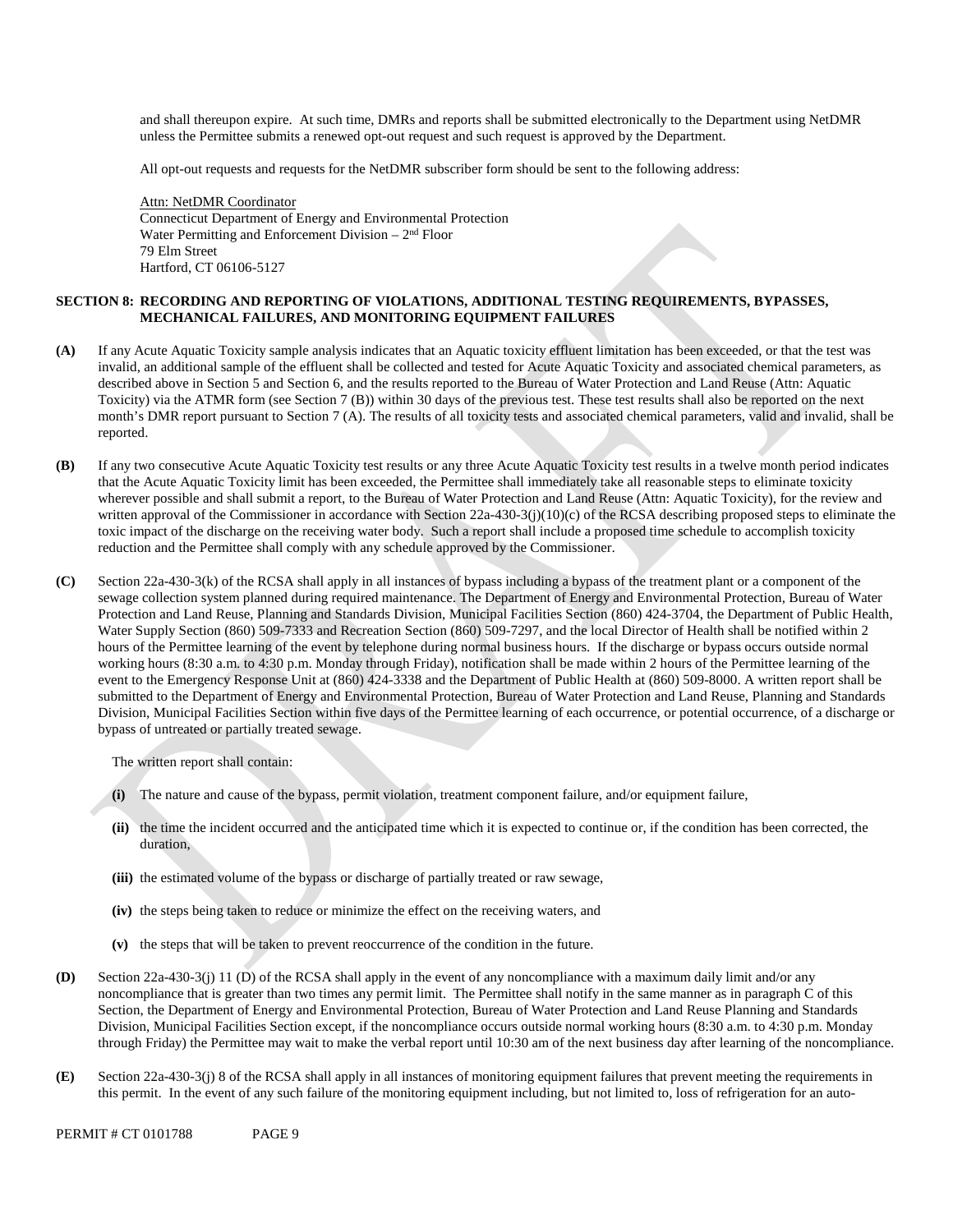sampler or lab refrigerator or loss of flow proportion sampling ability, the Permittee shall notify in the same manner as in paragraph C of this Section, the Department of Energy and Environmental Protection, Bureau of Water Protection and Land Reuse, Planning and Standards Division, Municipal Facilities Section except, if the failure occurs outside normal working hours (8:30 a.m. to 4:30 p.m. Monday through Friday) the Permittee may wait to make the verbal report until 10:30 am of the next business day after learning of the failure.

 **(F)** In addition to the reporting requirements contained in Section 22a-430-3(i), (j), and (k) of the Regulations of Connecticut State Agencies, the Permittee shall notify in the same manner as in paragraph C of this Section, the Department of Energy and Environmental Protection, Bureau of Water Protection and Land Reuse, Planning and Standards Division, Municipal Facilities Section concerning the failure of any major component of the treatment facilities which the Permittee may have reason to believe would result in an effluent violation.

### **SECTION 9: COMPLIANCE SCHEDULES**

- **(A)** The Permittee shall achieve the final water quality-based effluent limits for Escherichia coli for DSN 001-1 established in Section 5 of this permit, in accordance with the following:
	- **(1)** On or before **300 days** after the date of issuance of this permit, the Permittee shall submit for the Commissioner's review and written approval a comprehensive and thorough report which describes the actions to be taken by the Permittee necessary to achieve compliance with the requirements in Table A of this permit for Escherichia coli. Such report shall include a schedule for implementation of such actions not to exceed **730 days** after the date of issuance of this permit.
	- **(2)** In accordance with the schedule approved in writing by the Commissioner, but in no event later than **730 days** after the date of issuance of this permit**,** the Permittee shall perform the actions approved in writing by the Commissioner necessary to comply with the requirements in Table A of this permit for Escherichia coli. Within fifteen days after completing such actions, the Permittee shall certify to the Commissioner in writing that the actions have been completed as approved by the Commissioner.
- **(B)** The Permittee shall submit to the Commissioner semi-annual status reports beginning sixty days after the date of approval of the report referenced in paragraph(s) A.1 of this Section. Status reports shall include, but not be limited to, a detailed description of progress made by the Permittee in performing actions required by this Section of the permit in accordance with the approved schedule including, but not limited to, development of engineering plans and specifications, construction activity, contract bidding, operational changes, preparation and submittal of permit applications, and any other required under paragraph(s) A.1 of this Section.
- **(C)** The Permittee shall perform the approved actions in accordance with the approved schedule(s), but in no event shall the approved actions be completed later than: 730 days after the date of issuance of this permit for compliance with the Escherichia coli limits. Within fifteen days after completing such actions, the Permittee shall certify to the Commissioner in writing that the actions have been completed as approved.
- **(D)** The Permittee shall use best efforts to submit to the Commissioner all documents required by this Section of the permit in a complete and approvable form. If the Commissioner notified the Permittee that any document or other action is deficient, and does not approve it with conditions or modifications, it is deemed disapproved, and the Permittee shall correct the deficiencies and resubmit it within the time specified by the Commissioner or, if no time is specified by the Commissioner, within thirty days of the Commissioner's notice of deficiencies. In approving any document or other action under this Compliance Schedule, the Commissioner may approve the document or other action as submitted or performed or with such conditions or modifications as the Commissioner deems necessary to carry out the purposes of this Section of the permit. Nothing in this paragraph shall excuse noncompliance or delay.
- **(E)** Dates. The date of submission to the Commissioner of any document required by this section of the permit shall be the date such document is received by the Commissioner. The date of any notice by the Commissioner under this section of the permit, including but not limited to notice of approval or disapproval of any document or other action, shall be the date such notice is personally delivered or the date three days after it is mailed by the Commissioner, whichever is earlier. Except as otherwise specified in this permit, the word "day" as used in this Section of the permit means calendar day. Any document or action which is required by this Section only of the permit, to be submitted, or performed, by a date which falls on, Saturday, Sunday, or, a Connecticut or federal holiday, shall be submitted or performed on or before the next day which is not a Saturday, Sunday, or Connecticut or federal holiday.
- **(F)** Notification of noncompliance. In the event that the Permittee becomes aware that it did not or may not comply, or did not or may not comply on time, with any requirement of this Section of the permit or of any document required hereunder, the Permittee shall immediately notify the Commissioner and shall take all reasonable steps to ensure that any noncompliance or delay is avoided or, if unavoidable, is minimized to the greatest extent possible. In so notifying the Commissioner, the Permittee shall state in writing the reasons for the noncompliance or delay and propose, for the review and written approval of the Commissioner, dates by which compliance will be achieved, and the Permittee shall comply with any dates which may be approved in writing by the Commissioner. Notification by the Permittee shall not excuse noncompliance or delay, and the Commissioner's approval of any compliance dates proposed shall not excuse noncompliance or delay unless specifically so stated by the Commissioner in writing.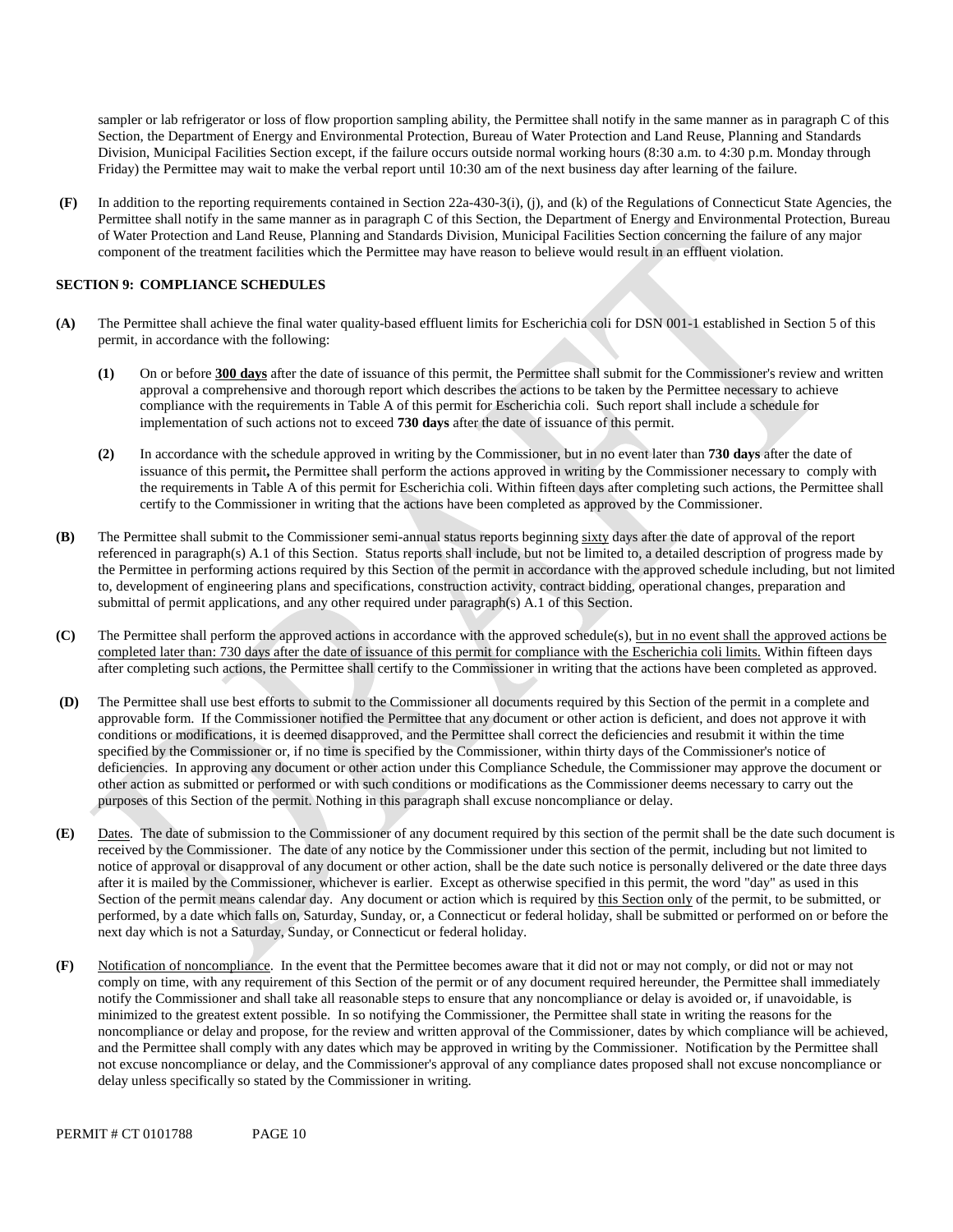- **(G)** Notice to Commissioner of changes. Within fifteen days of the date the Permittee becomes aware of a change in any information submitted to the Commissioner under this Section of the permit, or that any such information was inaccurate or misleading or that any relevant information was omitted, the Permittee shall submit the correct or omitted information to the Commissioner.
- **(H)** Submission of documents. Any document, other than a DMR, ATMR or MOR required to be submitted to the Commissioner under this Section of the permit shall, unless otherwise specified in writing by the Commissioner, be directed to:

Syed Bokhari Department of Energy and Environmental Protection Bureau of Water Protection and Land Reuse, Planning and Standards Division 79 Elm Street Hartford, Connecticut 06106-5127

This permit is hereby issued on

Betsey Wingfield Bureau Chief Bureau of Water Protection and Land Reuse

\_\_\_\_\_\_\_\_\_\_\_\_\_\_\_\_\_\_\_\_\_\_\_\_\_\_\_\_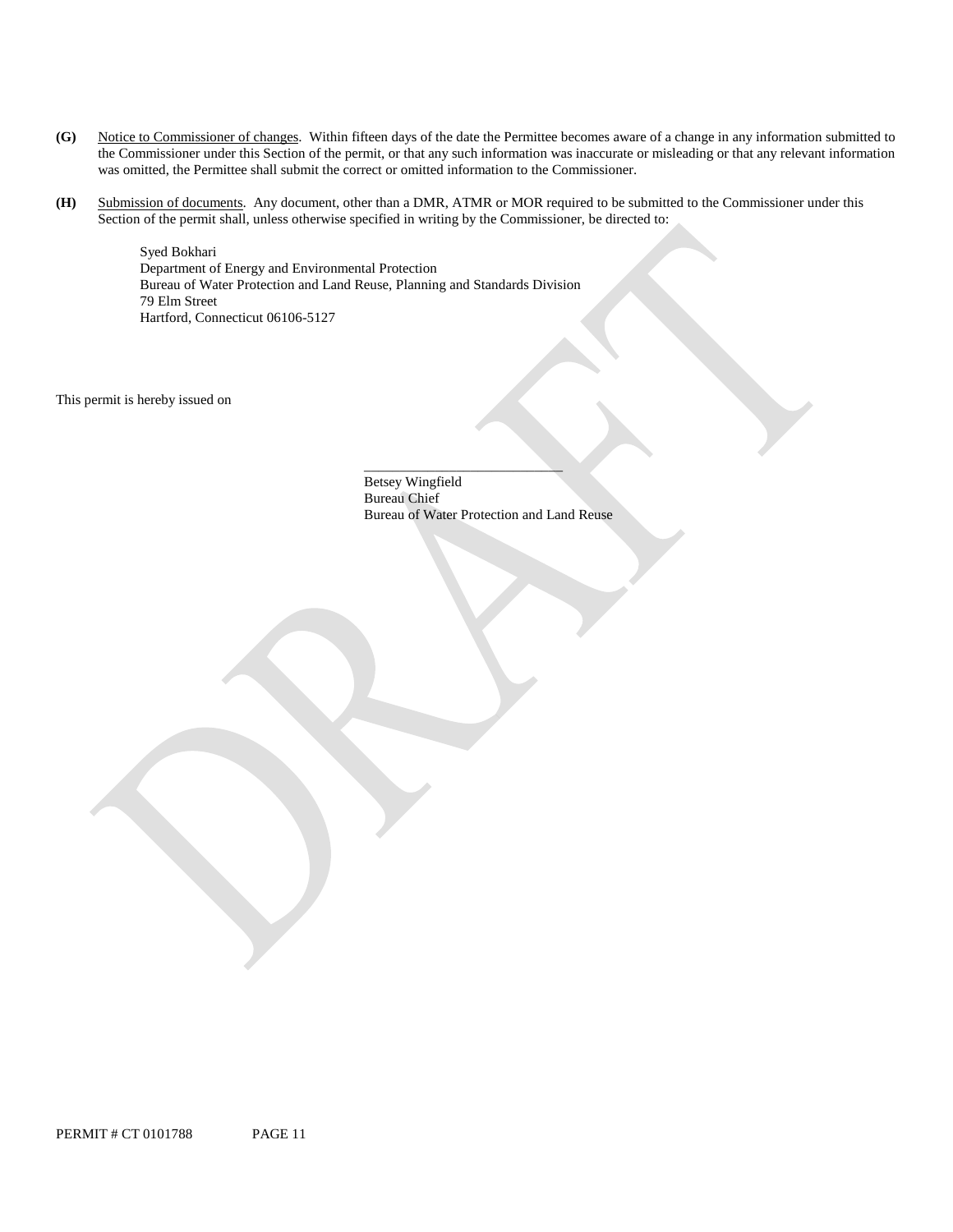# ATTACHMENT 1

Tables A through F

PERMIT # CT 0101788 PAGE 12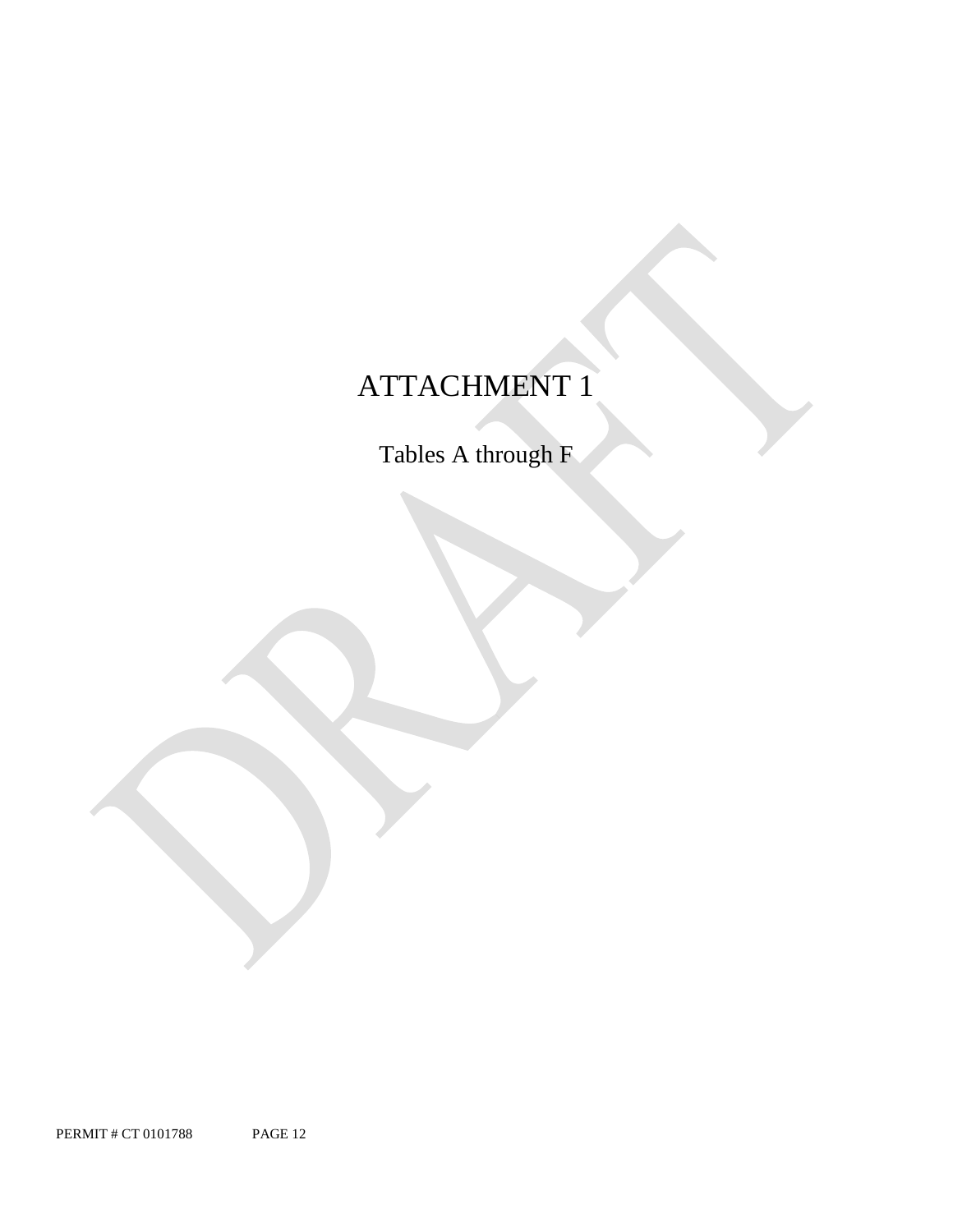**TABLE A**

| Discharge Serial Number (DSN): 001-1                                                              |                       |                             |                                         |                                   | Monitoring Location: 1 |                                                                           |                        |                              |                              |                                     |
|---------------------------------------------------------------------------------------------------|-----------------------|-----------------------------|-----------------------------------------|-----------------------------------|------------------------|---------------------------------------------------------------------------|------------------------|------------------------------|------------------------------|-------------------------------------|
| <b>Wastewater Description: Sanitary Sewage</b>                                                    |                       |                             |                                         |                                   |                        |                                                                           |                        |                              |                              |                                     |
| Monitoring Location Description: Final Effluent                                                   |                       |                             |                                         |                                   |                        |                                                                           |                        |                              |                              |                                     |
| Allocated Zone of Influence (ZOI): 2.30 cfs<br>In-stream Waste Concentration (IWC): 38.55%        |                       |                             |                                         |                                   |                        |                                                                           |                        |                              |                              |                                     |
|                                                                                                   |                       |                             |                                         | <b>FLOW/TIME BASED MONITORING</b> |                        | <b>INSTANTANEOUS</b><br><b>MONITORING</b>                                 |                        |                              | <b>REPORT</b><br><b>FORM</b> | <b>Minimum</b><br>Level             |
| <b>PARAMETER</b>                                                                                  | <b>Units</b>          | Average<br>Monthly<br>Limit | <b>Maximum</b><br><b>Daily</b><br>Limit | <b>Sample</b><br>Freq.            | <b>Sample</b><br>type  | <b>Instantaneous</b><br>Limit or<br><b>Required</b><br>Range <sup>3</sup> | <b>Sample</b><br>Freq. | <b>Sample</b><br><b>Type</b> |                              | <b>Analysis</b><br>See<br>Section 6 |
| Alkalinity                                                                                        | mg/1                  | <b>NA</b>                   | NA                                      | NR                                | NA                     | $-----$                                                                   | Monthly                | Grab                         | <b>MOR</b>                   |                                     |
| Biochemical Oxygen Demand (5 day) <sup>1</sup>                                                    | mg/l                  | 10                          | 20                                      | Weekly                            | Daily Composite        | NA                                                                        | <b>NR</b>              | <b>NA</b>                    | <b>DMR/MOR</b>               |                                     |
| Copper, Total                                                                                     | kg/d                  | 0.028                       | 0.061                                   | Weekly                            | Daily Composite        | <b>NA</b>                                                                 | NR                     | <b>NA</b>                    | <b>DMR/MOR</b>               | $\ast$                              |
| Copper, Total                                                                                     | mg/l                  | <b>NA</b>                   | -------                                 | Weekly                            | Daily Composite        | <b>NA</b>                                                                 | <b>NR</b>              | <b>NA</b>                    | <b>DMR/MOR</b>               |                                     |
| Escherichia coli May 1 <sup>st</sup> through September 30 <sup>th 4</sup><br>see remark (D) below | Colonies<br>per100 ml | <b>NA</b>                   | NA                                      | NR                                | <b>NA</b>              | 410                                                                       | <b>NR</b>              | Grab                         | <b>DMR/MOR</b>               |                                     |
| Fecal coliform May 1st through September 30th 5                                                   | Colonies<br>per100 ml | <b>NA</b>                   | NA                                      | NR                                | NA                     | see remarks (B)<br>and $(C)$ below                                        | NR                     | Grab                         | <b>DMR/MOR</b>               |                                     |
| Flow                                                                                              | <b>MGD</b>            | ------                      | $- - - - - -$                           | Continuous <sup>2</sup>           | Average Daily<br>Flow  | NA                                                                        | <b>NR</b>              | <b>NA</b>                    | <b>DMR/MOR</b>               |                                     |
| Lead, Total                                                                                       | kg/d                  | 0.009                       | 0.019                                   | Weekly                            | Daily Composite        | <b>NA</b>                                                                 | <b>NR</b>              | <b>NA</b>                    | <b>DMR/MOR</b>               | $\ast$                              |
| Lead, Total                                                                                       | mg/l                  | <b>NA</b>                   | ------                                  | Weekly                            | Daily Composite        | <b>NA</b>                                                                 | NR                     | NA                           | <b>DMR/MOR</b>               |                                     |
| Nickel, Total                                                                                     | kg/d                  | 0.032                       | 0.108                                   | Weekly                            | Daily Composite        | NA                                                                        | <b>NR</b>              | <b>NA</b>                    | <b>DMR/MOR</b>               | $\ast$                              |
| Nickel, Total                                                                                     | mg/l                  | <b>NA</b>                   | $------$                                | Weekly                            | Daily Composite        | <b>NA</b>                                                                 | NR                     | NA                           | <b>DMR/MOR</b>               |                                     |
| Nitrogen, Ammonia (total as N)                                                                    | mg/l                  | <b>NA</b>                   | $- - - - - -$                           | Weekly                            | Daily Composite        | <b>NA</b>                                                                 | NR                     | NA                           | <b>DMR/MOR</b>               |                                     |
| Nitrogen, Nitrate (total as N)                                                                    | mg/l                  | <b>NA</b>                   | ------                                  | Monthly                           | Daily Composite        | NA                                                                        | <b>NR</b>              | <b>NA</b>                    | <b>MOR</b>                   |                                     |
| Nitrogen, Nitrite (total as N)                                                                    | mg/1                  | <b>NA</b>                   | $-----1$                                | Monthly                           | Daily Composite        | NA                                                                        | NR                     | <b>NA</b>                    | <b>MOR</b>                   |                                     |
| Nitrogen, Total Kjeldahl                                                                          | mg/l                  | <b>NA</b>                   | ------                                  | Monthly                           | Daily Composite        | <b>NA</b>                                                                 | <b>NR</b>              | NA                           | <b>MOR</b>                   |                                     |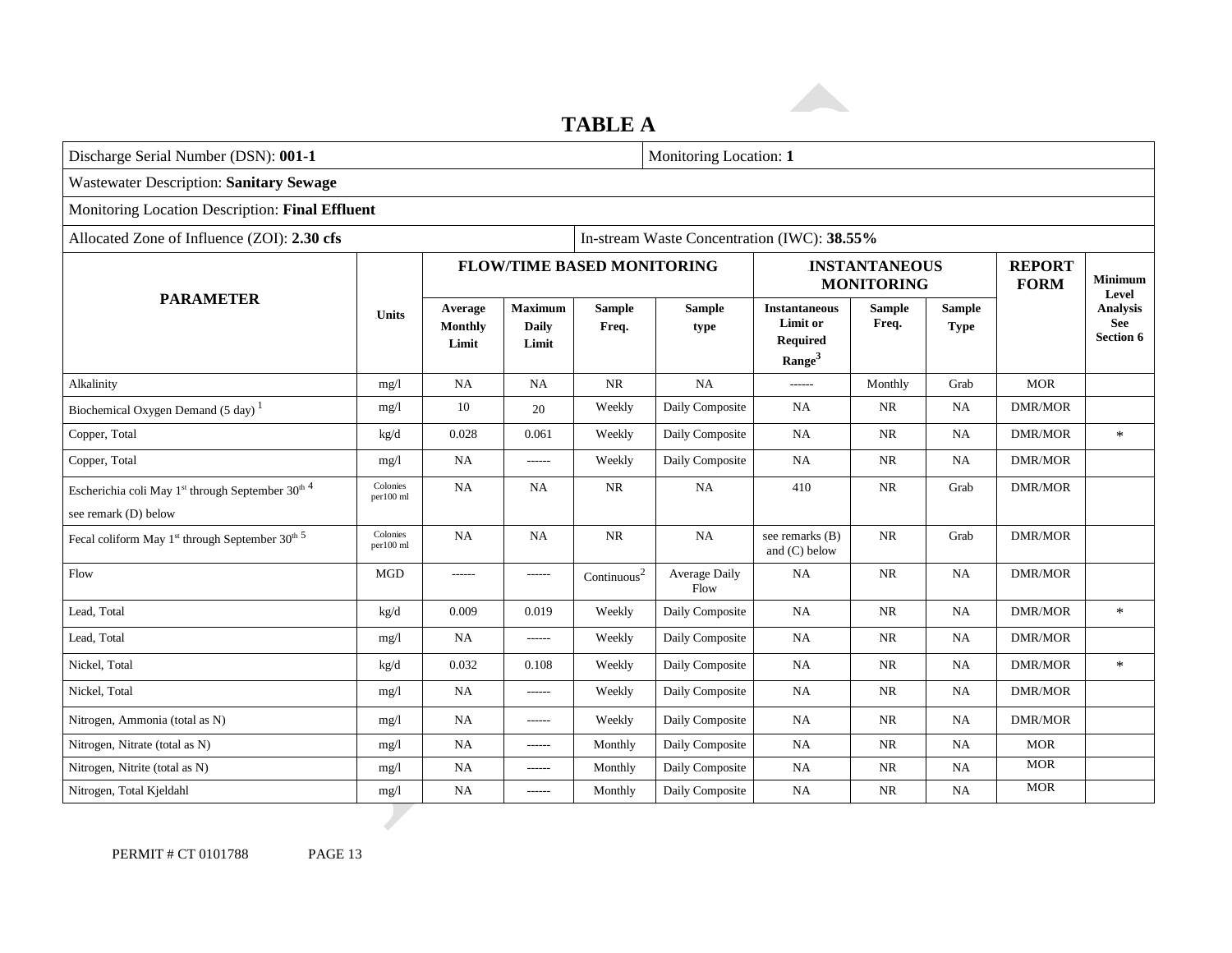| Nitrogen, Total                                                                                                    | mg/l                          | <b>NA</b> | ------        | Monthly           | Daily Composite | NA            | NR         | NA        | <b>MOR</b>     |        |
|--------------------------------------------------------------------------------------------------------------------|-------------------------------|-----------|---------------|-------------------|-----------------|---------------|------------|-----------|----------------|--------|
| Nitrogen, Total                                                                                                    | lbs/day                       | <b>NA</b> | ------        | Monthly           | Daily Composite | NA            | <b>NR</b>  | NA        | <b>MOR</b>     |        |
| Oxygen, Dissolved                                                                                                  | mg/l                          | <b>NA</b> | <b>NA</b>     | <b>NR</b>         | <b>NA</b>       | ------        | Work Day   | Grab      | <b>MOR</b>     |        |
| pH                                                                                                                 | S.U.                          | <b>NA</b> | NA            | <b>NR</b>         | NA              | $6 - 9$       | Work Day   | Grab      | <b>DMR/MOR</b> |        |
| Phosphorus, Ortho<br>April $1st$ through October $31st$<br>November 1 <sup>st</sup> through March 31 <sup>st</sup> | mg/1                          | <b>NA</b> | $- - - - - -$ | Weekly<br>Monthly | Daily Composite | <b>NA</b>     | <b>NR</b>  | <b>NA</b> | <b>MOR</b>     |        |
| April 1st through October 31st<br>Phosphorus, Total<br>November 1 <sup>st</sup> through March 31 <sup>st</sup>     | mg/l                          | <b>NA</b> | ------        | Weekly<br>Monthly | Daily Composite | <b>NA</b>     | <b>NR</b>  | NA        | <b>DMR/MOR</b> | $\ast$ |
| Phosphorus, Total<br>April 1 <sup>st</sup> through October 31 <sup>st</sup>                                        | lbs/day                       | ------    | ------        | Weekly            | Daily Composite | <b>NA</b>     | <b>NA</b>  | <b>NA</b> | <b>MOR</b>     |        |
| Phosphorus, Total (Average Seasonal Load Cap) <sup>6</sup><br>October                                              | lbs/day                       | ------    | NA            | Weekly            | Calculated      | <b>NA</b>     | <b>NA</b>  | <b>NA</b> | <b>DMR/MOR</b> |        |
| Solids, Settleable                                                                                                 | $m$ <sup><math>l</math></sup> | <b>NA</b> | <b>NA</b>     | NR.               | NA              | ------        | Work Day   | Grab      | <b>MOR</b>     |        |
| Solids, Total Suspended <sup>1</sup>                                                                               | mg/1                          | 10        | 20            | Weekly            | Daily Composite | NA            | NA         | <b>NA</b> | <b>DMR/MOR</b> |        |
| Temperature                                                                                                        | $\mathrm{P}_{\mathrm{F}}$     | <b>NA</b> | <b>NA</b>     | NR                | <b>NA</b>       | ------        | Work Day   | Grab      | MOR            |        |
| Turbidity                                                                                                          | <b>NTU</b>                    | <b>NA</b> | NA            | <b>NR</b>         | <b>NA</b>       | ------        | Work Day   | Grab      | <b>MOR</b>     |        |
| UV Dose May 1 <sup>st</sup> through September $30th$ ,                                                             | $mW$ ,s/cm <sup>2</sup>       | <b>NA</b> | <b>NA</b>     | <b>NR</b>         | <b>NA</b>       | $\geq 30,000$ | 4/Work Day | Grab      | <b>DMR/MOR</b> |        |
| (See remark A)                                                                                                     |                               |           |               |                   |                 |               |            |           |                |        |
| UV Intensity May $1st$ through September $30th$ ,<br>(See remark A)                                                | mW/cm <sup>2</sup>            | <b>NA</b> | NA            | <b>NR</b>         | <b>NA</b>       | ------        | 4/Work Day | Grab      | <b>MOR</b>     |        |

PERMIT # CT 0101788 PAGE 14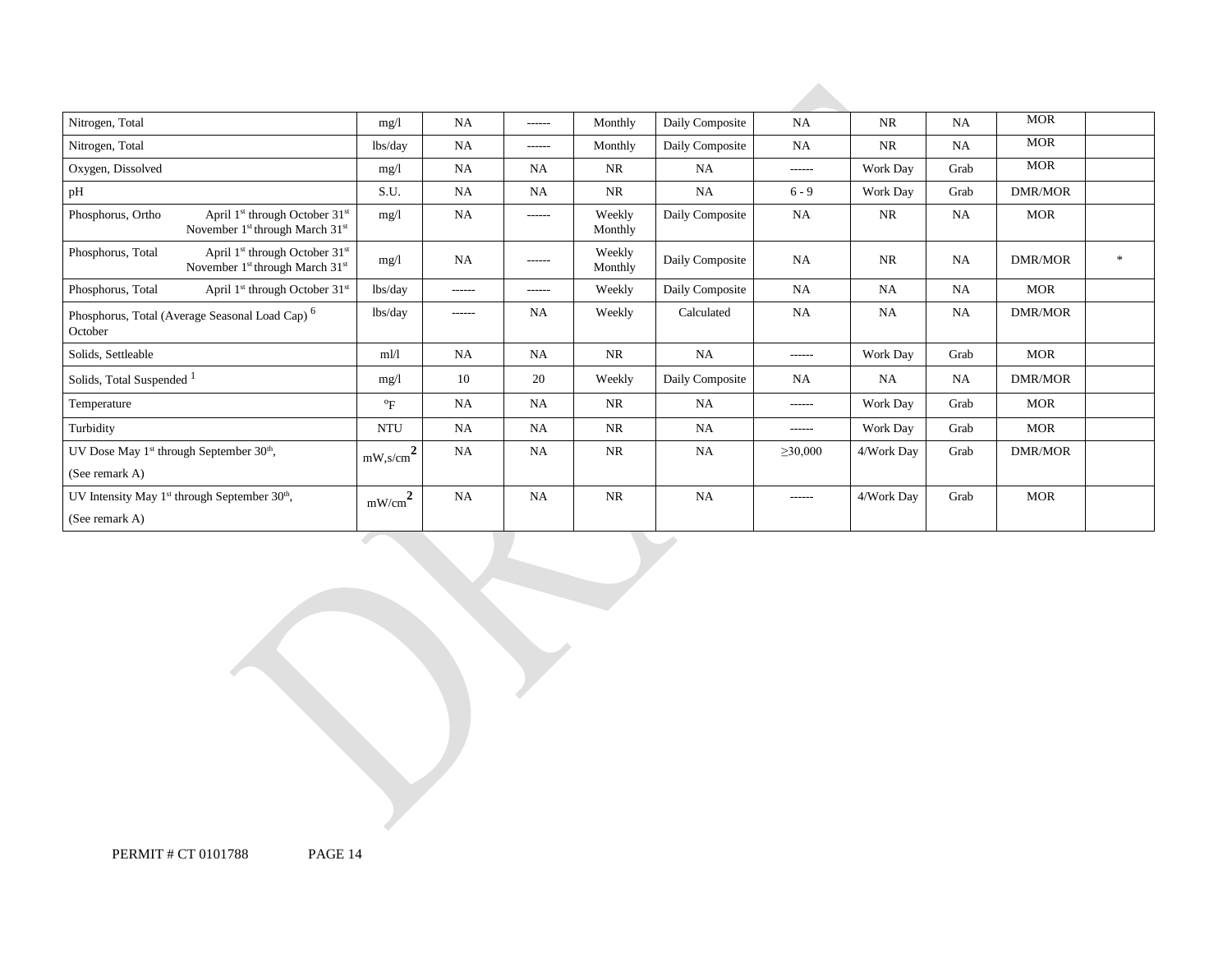#### 6B**TABLE A – CONDITIONS**

**Footnotes:** <sup>1</sup> The discharge shall not exceed an average monthly 10 mg/l or a maximum daily 20 mg/l.

<sup>2</sup> The Permittee shall record and report on the monthly operating report the minimum, maximum and total flow for each day of discharge and the average daily flow for each sampling month. The Permittee shall report, on the discharge monitoring report, the average daily flow and maximum daily flow for each sampling month.

<sup>3</sup> The instantaneous limits in this column are maximum limits, except for UV Dose and UV Intensity which are minimum limits.

<sup>4</sup> During the period beginning after the implementation of Escherichia coli monitoring, but no later than 730 days after permit issuance, lasting until expiration, the discharge shall also not exceed and shall otherwise conform to the specific terms and conditions listed.

<sup>5</sup> During the period beginning at the date of issuance of this permit and lasting until the implementation of Escherichia Coli monitoring at the Water Pollution Control Facility, the discharge shall not exceed and shall otherwise conform to specific terms and conditions listed.

<sup>6</sup> Compliance with the Average Seasonal Load Cap of 2.18 pounds/day is determined as follows: Calculate the Average Seasonal Load by adding all sample results during each April 1<sup>st</sup> through October 31<sup>st</sup> season in pounds per day and dividing by the total number of those samples in that season.

#### **Remarks:**

(A) Ultraviolet disinfection shall be utilized from May  $1<sup>st</sup>$  through September  $30<sup>th</sup>$ .

**(B)** The geometric mean of the Fecal coliform bacteria values for the effluent samples collected in a period of a calendar month during the period from May 1<sup>st</sup> through September 30<sup>th</sup> shall not exceed 200 per 100 milliliters.

(C) The geometric mean of the Fecal coliform bacteria values for the effluent samples collected in a period of a calendar week during the period from May 1<sup>st</sup> through September 30<sup>th</sup> shall not exceed 400 per 100 milliliters.

(D) The geometric mean of the Escherichia coli bacteria values for the effluent samples collected in a period of a calendar month during the period from May 1<sup>st</sup> through September 30<sup>th</sup> shall not exceed 126 per 100 milliliters.

| PERMIT# CT 0101788 | PAGE 15 |
|--------------------|---------|
|--------------------|---------|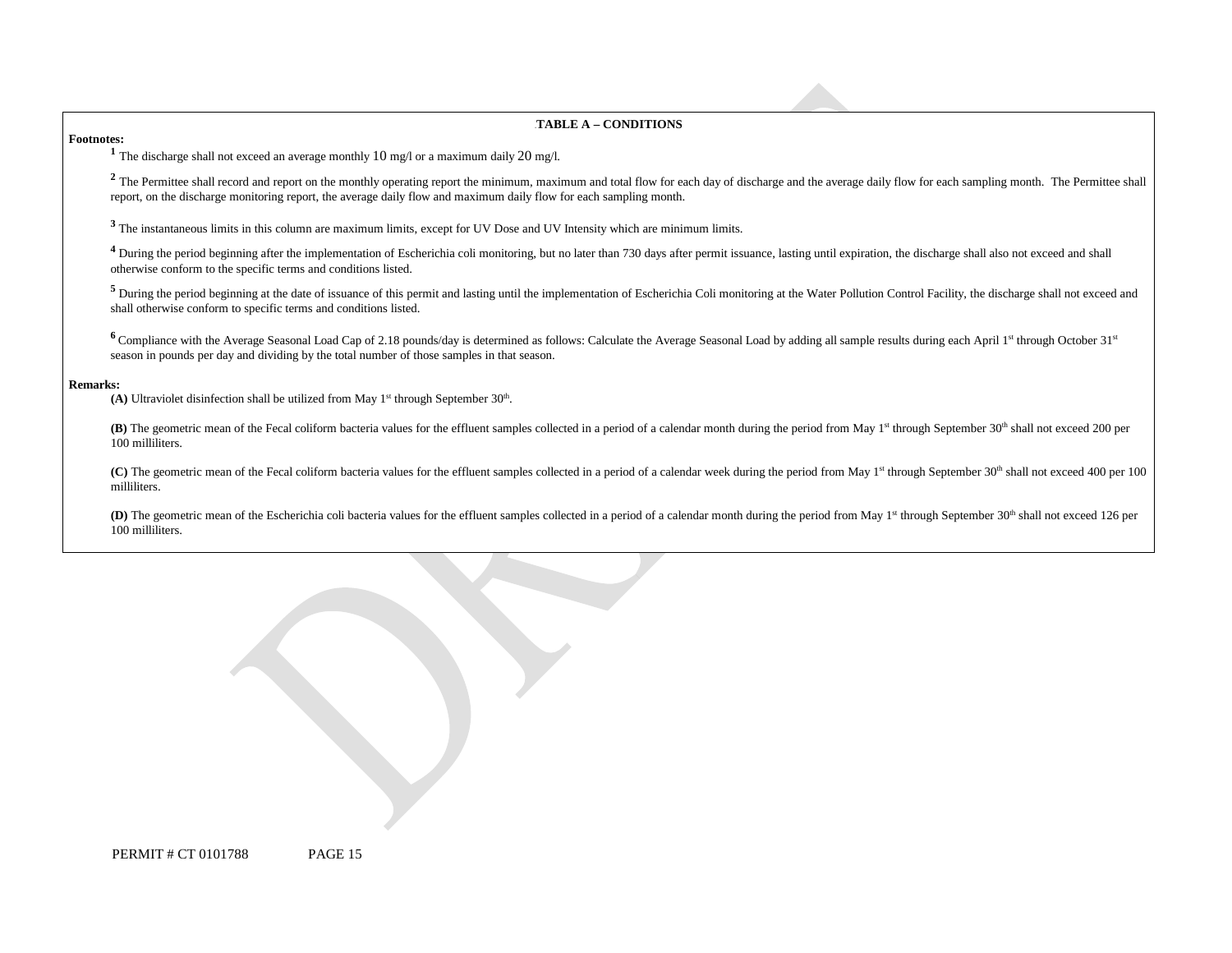### **TABLE B**

| Discharge Serial Number (DSN): 001-1                                                                                                                                                                                                  |                       |                                   |                                      | Monitoring Location: $K$                     |                         |                              |  |
|---------------------------------------------------------------------------------------------------------------------------------------------------------------------------------------------------------------------------------------|-----------------------|-----------------------------------|--------------------------------------|----------------------------------------------|-------------------------|------------------------------|--|
| <b>Wastewater Description: Sanitary Sewage</b>                                                                                                                                                                                        |                       |                                   |                                      |                                              |                         |                              |  |
| Monitoring Location Description: Final Effluent                                                                                                                                                                                       |                       |                                   |                                      |                                              |                         |                              |  |
| Allocated Zone of Influence (ZOI): 2.30 cfs                                                                                                                                                                                           |                       |                                   |                                      | In-stream Waste Concentration (IWC): 38.55 % |                         |                              |  |
|                                                                                                                                                                                                                                       |                       | <b>FLOW/TIME BASED MONITORING</b> |                                      |                                              |                         | <b>REPORT</b><br><b>FORM</b> |  |
| <b>PARAMETER</b>                                                                                                                                                                                                                      | <b>Units</b>          |                                   | Average<br>Monthly<br><b>Minimum</b> | <b>Sample</b><br>Freq.                       | <b>Sample</b><br>type   |                              |  |
| Biochemical Oxygen Demand (5 day) Percent Removal <sup>1</sup>                                                                                                                                                                        | $10\%$ of<br>Influent |                                   | 90                                   | Weekly                                       | Calculated <sup>2</sup> | <b>DMR/MOR</b>               |  |
| $10\%$ of<br>Solids, Total Suspended Percent Removal <sup>1</sup><br>Influent                                                                                                                                                         |                       |                                   | 90                                   | Weekly                                       | Calculated <sup>2</sup> | <b>DMR/MOR</b>               |  |
| <b>TABLE B - CONDITIONS</b><br><b>Footnotes:</b><br><sup>1</sup> The discharge shall be less than or equal to 10% of the average monthly influent BOD <sub>5</sub> and total suspended solids (Table E, Monitoring Location<br>$G$ ). |                       |                                   |                                      |                                              |                         |                              |  |

<sup>2</sup> Calculated based on the average monthly results described in Table A. Removal efficiency =  $\frac{\ln f.B@D \text{ or } TSS - Effl \text{uent } B@D \text{ or } TSS}{\ln f.B@D \text{ or } TSS}$  X 100 Inf.BOD or TSS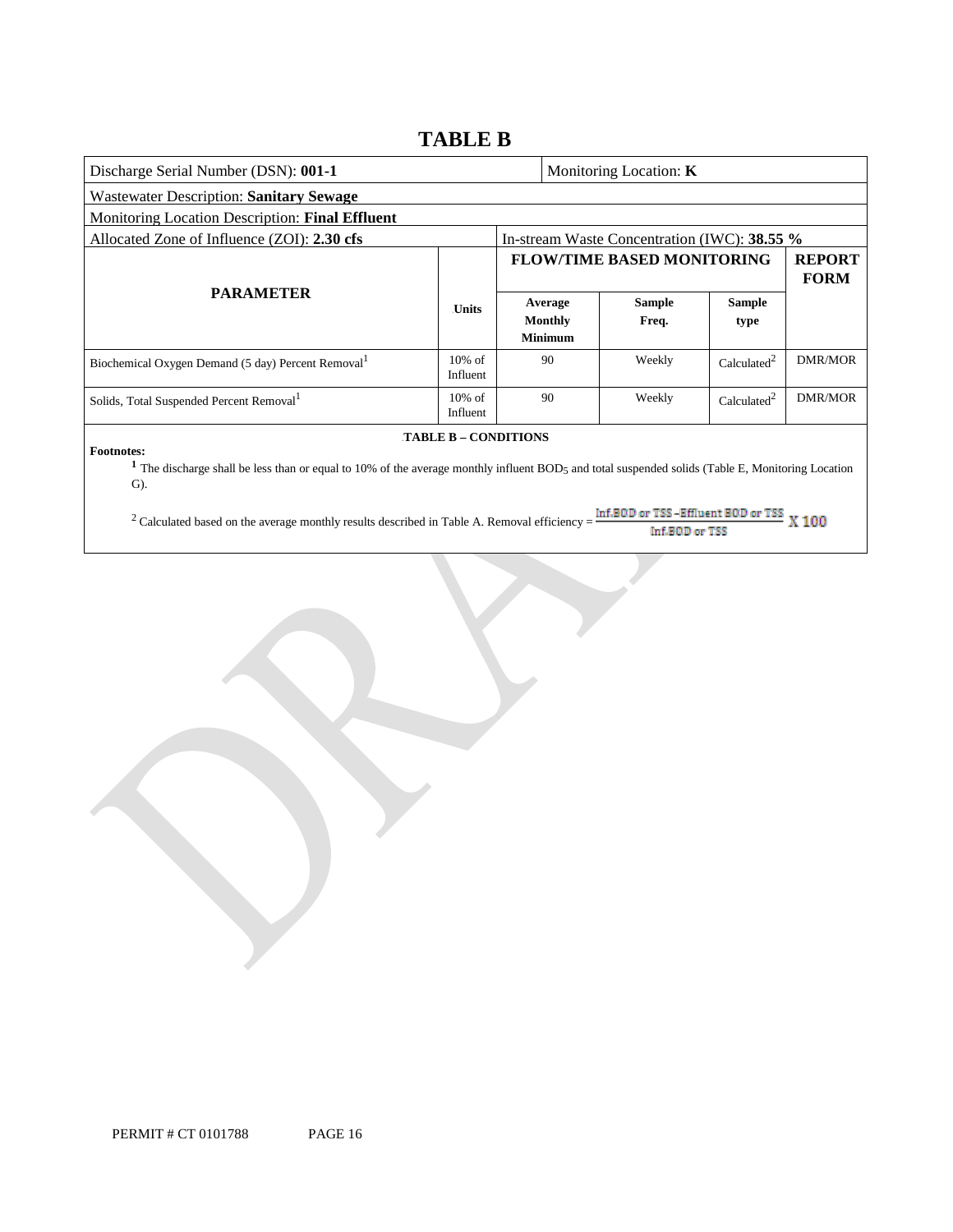### **TABLE C**

Monitoring Location: T

| Discharge Serial Number (DSN): 001-1 |  |
|--------------------------------------|--|
|                                      |  |

### Wastewater Description: **Sanitary Sewage**

|  | Monitoring Location Description: Final Effluent |  |
|--|-------------------------------------------------|--|
|  |                                                 |  |

| Allocated Zone of Influence (ZOI): 2.30 cfs     |                  | In-stream Waste Concentration (IWC): 38.55 % |                              |                              |                          |                                                          |
|-------------------------------------------------|------------------|----------------------------------------------|------------------------------|------------------------------|--------------------------|----------------------------------------------------------|
| <b>PARAMETER</b>                                | <b>Units</b>     | <b>Maximum</b><br><b>Daily</b><br>Limit      | <b>Sampling</b><br>Frequency | <b>Sample</b><br><b>Type</b> | <b>Reporting</b><br>form | <b>Minimum</b><br><b>Level Analysis</b><br>See Section 6 |
| Aluminum, Total                                 | mg/1             | ------                                       | Quarterly                    | Daily Composite              | <b>ATMR/DMR</b>          |                                                          |
| Antimony, Total                                 | mg/1             | ------                                       | Quarterly                    | Daily Composite              | ATMR/DMR                 |                                                          |
| NOAEL Static 48Hr Acute D. Pulex <sup>1</sup>   | $\%$<br>survival | >90%                                         | Quarterly                    | Daily Composite              | <b>ATMR/DMR</b>          |                                                          |
| NOAEL Static 48Hr Acute Pimephales <sup>1</sup> | $\%$<br>survival | $>90\%$                                      | Quarterly                    | Daily Composite              | <b>ATMR/DMR</b>          |                                                          |
| Arsenic, Total                                  | mg/1             | ------                                       | Quarterly                    | Daily Composite              | <b>ATMR/DMR</b>          | ×                                                        |
| Beryllium, Total                                | mg/1             |                                              | Quarterly                    | Daily Composite              | <b>ATMR/DMR</b>          | $\ast$                                                   |
| BOD <sub>5</sub>                                | mg/1             | ------                                       | Quarterly                    | Daily Composite              | <b>ATMR/DMR</b>          |                                                          |
| Cadmium, Total                                  | mg/1             | ------                                       | Quarterly                    | Daily Composite              | <b>ATMR/DMR</b>          | $\ast$                                                   |
| Chromium, Hexavalent                            | mg/1             | ------                                       | Quarterly                    | Daily Composite              | <b>ATMR/DMR</b>          |                                                          |
| Chromium, Total                                 | mg/1             | ------                                       | Quarterly                    | Daily Composite              | <b>ATMR/DMR</b>          |                                                          |
| Chlorine, Total Residual                        | mg/1             | ------                                       | Quarterly                    | Daily Composite              | <b>ATMR/DMR</b>          |                                                          |
| Copper, Total                                   | mg/1             | ------                                       | Quarterly                    | Daily Composite              | <b>ATMR/DMR</b>          | $\ast$                                                   |
| Cyanide, Amenable                               | mg/1             | ------                                       | Quarterly                    | Daily Composite              | <b>ATMR/DMR</b>          |                                                          |
| Cyanide, Total                                  | mg/l             | -------                                      | Quarterly                    | Daily Composite              | ATMR/DMR                 | $\ast$                                                   |
| Iron, Total                                     | mg/l             | ------                                       | Quarterly                    | Daily Composite              | <b>ATMR/DMR</b>          |                                                          |
| Lead, Total                                     | mg/1             |                                              | Quarterly                    | Daily Composite              | ATMR/DMR                 | $\ast$                                                   |
| Mercury, Total                                  | mg/1             | ------                                       | Quarterly                    | Daily Composite              | <b>ATMR/DMR</b>          | ×                                                        |
| Nickel, Total                                   | mg/1             | $- - - - - -$                                | Quarterly                    | Daily Composite              | <b>ATMR/DMR</b>          | $\ast$                                                   |
| Nitrogen, Ammonia (total as N)                  | mg/1             | ------                                       | Quarterly                    | Daily Composite              | <b>ATMR/DMR</b>          |                                                          |
| Nitrogen, Nitrate, (total as N)                 | mg/l             | ------                                       | Quarterly                    | Daily Composite              | <b>ATMR/DMR</b>          |                                                          |
| Nitrogen, Nitrite, (total as N)                 | mg/l             |                                              | Quarterly                    | Daily Composite              | <b>ATMR/DMR</b>          |                                                          |
| Phosphorus, Total                               | mg/1             |                                              | Quarterly                    | Daily Composite              | ATMR/DMR                 |                                                          |
| Phenols, Total                                  | mg/1             | ------                                       | Quarterly                    | Daily Composite              | <b>ATMR/DMR</b>          |                                                          |
| Selenium, Total                                 | mg/1             | ------                                       | Quarterly                    | Daily Composite              | ATMR/DMR                 | $\ast$                                                   |
| Silver, Total                                   | mg/l             | ------                                       | Quarterly                    | Daily Composite              | <b>ATMR/DMR</b>          | $\ast$                                                   |
| Suspended Solids, Total                         | mg/1             | ------                                       | Quarterly                    | Daily Composite              | ATMR/DMR                 |                                                          |
| Thallium, Total                                 | mg/l             | ------                                       | Quarterly                    | Daily Composite              | <b>ATMR/DMR</b>          | $\ast$                                                   |
| Zinc, Total                                     | mg/1             | $- - - - - -$                                | Quarterly                    | Daily Composite              | <b>ATMR/DMR</b>          |                                                          |

### **TABLE C - CONDITIONS**

Remarks:<sup>1</sup> The results of the Toxicity Tests are recorded in % survival. The Permittee shall report <u>% survival</u> on the DMR based on criteria in Section  $6(B)$  of this permit.

ATMR – Aquatic Toxicity Monitoring Report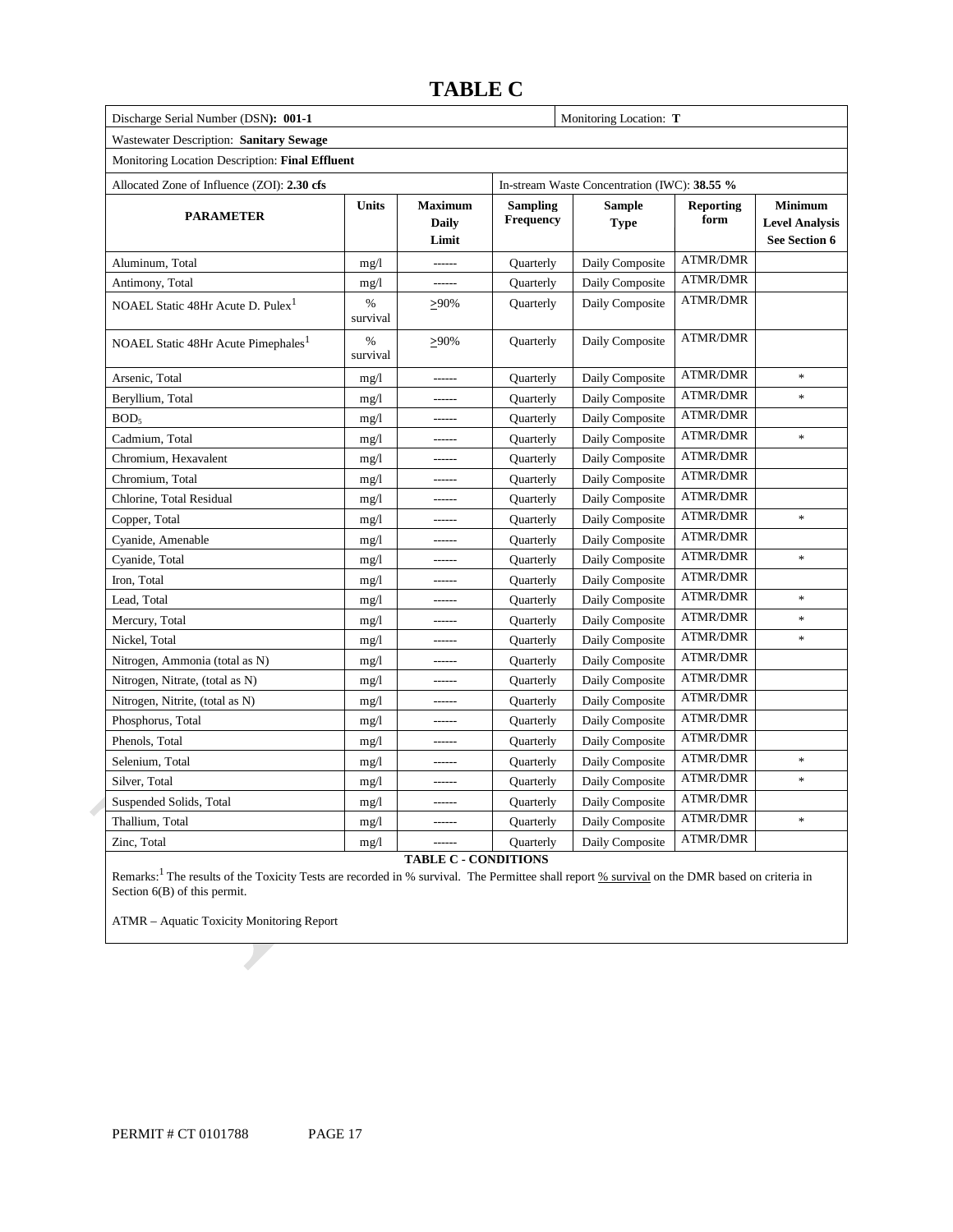### 14B**TABLE D**

| Discharge Serial Number: 001-1<br>Monitoring Location: N |                             |  |                  |                                 |                  |  |
|----------------------------------------------------------|-----------------------------|--|------------------|---------------------------------|------------------|--|
| Wastewater Description: Secondary Treatment              |                             |  |                  |                                 |                  |  |
| Monitoring Location Description: Each Aeration Unit      |                             |  |                  |                                 |                  |  |
| <b>REPORTING FORMAT</b>                                  |                             |  |                  | <b>INSTANTANEOUS MONITORING</b> | <b>REPORTING</b> |  |
| <b>PARAMETER</b>                                         |                             |  | Sample Frequency | Sample Type                     | <b>FORM</b>      |  |
| Oxygen, Dissolved                                        | High & low for each WorkDay |  | 4/WorkDay        | Grab                            | <b>MOR</b>       |  |
| Sludge Volume Index                                      | WorkDav                     |  | WorkDay          | Grab                            | <b>MOR</b>       |  |
| Mixed Liquor Suspended Solids                            | WorkDay                     |  | WorkDay          | Grab                            | <b>MOR</b>       |  |

### 15B**TABLE E**

| Discharge Serial Number: 001-1            |              | Monitoring Location: G                |                                   |                                             |                                           |                              |                                 |  |
|-------------------------------------------|--------------|---------------------------------------|-----------------------------------|---------------------------------------------|-------------------------------------------|------------------------------|---------------------------------|--|
| Wastewater Description: Sanitary Sewage   |              |                                       |                                   |                                             |                                           |                              |                                 |  |
| Monitoring Location Description: Influent |              |                                       |                                   |                                             |                                           |                              |                                 |  |
| <b>PARAMETER</b>                          | <b>Units</b> | <b>DMR REPORTING</b><br><b>FORMAT</b> |                                   | <b>FLOW/TIME BASED</b><br><b>MONITORING</b> | <b>INSTANTANEOUS</b><br><b>MONITORING</b> |                              | <b>REPORTING</b><br><b>FORM</b> |  |
|                                           |              |                                       | <b>Sample</b><br><b>Frequency</b> | Sample<br><b>Type</b>                       | <b>Sample</b><br><b>Frequency</b>         | <b>Sample</b><br><b>Type</b> |                                 |  |
| Alkalinity, Total                         | mg/1         |                                       | <b>NA</b>                         | <b>NA</b>                                   | Monthly                                   | Grab                         | <b>MOR</b>                      |  |
| Biochemical Oxygen Demand (5 day)         | mg/1         | Monthly average                       | Weekly                            | Daily Composite                             | <b>NA</b>                                 | <b>NA</b>                    | <b>DMR/MOR</b>                  |  |
| Nitrogen, Ammonia (total as N)            | mg/1         |                                       | Monthly                           | Daily Composite                             | <b>NA</b>                                 | <b>NA</b>                    | <b>MOR</b>                      |  |
| Nitrogen, Nitrate (total as N)            | mg/1         |                                       | Monthly                           | Daily Composite                             | <b>NA</b>                                 | <b>NA</b>                    | <b>MOR</b>                      |  |
| Nitrogen, Nitrite (total as N)            | mg/1         |                                       | Monthly                           | Daily Composite                             | <b>NA</b>                                 | <b>NA</b>                    | <b>MOR</b>                      |  |
| Nitrogen, Total Kjeldahl                  | mg/1         |                                       | Monthly                           | Daily Composite                             | <b>NA</b>                                 | <b>NA</b>                    | <b>MOR</b>                      |  |
| Nitrogen, Total                           | mg/1         |                                       | Monthly                           | Daily Composite                             | <b>NA</b>                                 | <b>NA</b>                    | <b>MOR</b>                      |  |
| Phosphate, Ortho                          | mg/1         |                                       | Monthly                           | Daily Composite                             | <b>NA</b>                                 | <b>NA</b>                    | <b>MOR</b>                      |  |
| Phosphorus, Total                         | mg/1         |                                       | Monthly                           | Daily Composite                             | <b>NA</b>                                 | <b>NA</b>                    | <b>MOR</b>                      |  |
| pH                                        | S.U.         |                                       | <b>NA</b>                         | <b>NA</b>                                   | Work Day                                  | Grab                         | <b>MOR</b>                      |  |
| Solids, Total Suspended                   | mg/1         | Monthly average                       | Weekly                            | Daily Composite                             | <b>NA</b>                                 | <b>NA</b>                    | <b>DMR/MOR</b>                  |  |
| Temperature                               | $\mathrm{P}$ |                                       | <b>NA</b>                         | <b>NA</b>                                   | Work Day                                  | Grab                         | <b>MOR</b>                      |  |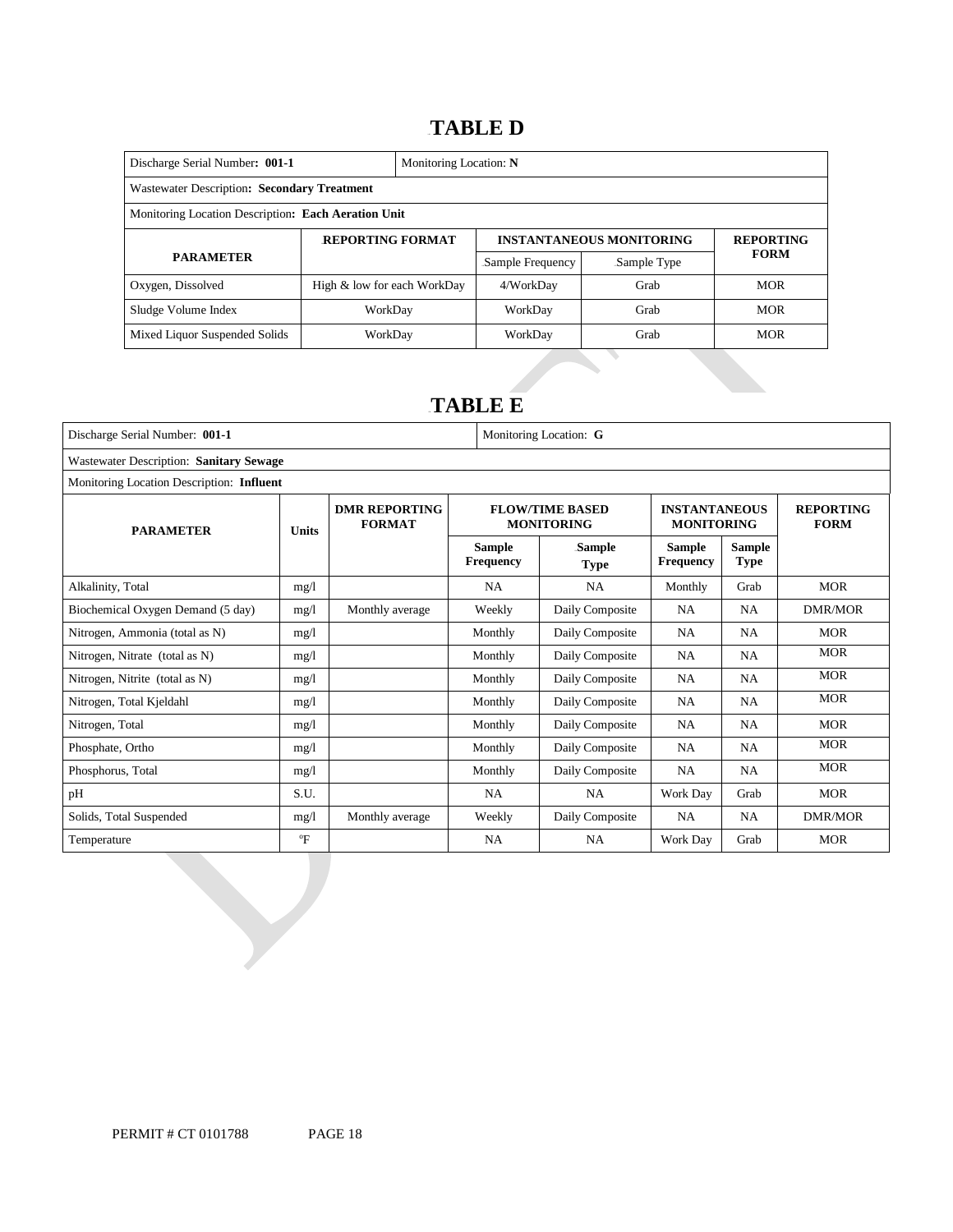| Discharge Serial Number: 001-1                      | Monitoring Location: SL |                                 |                       |  |  |  |  |  |
|-----------------------------------------------------|-------------------------|---------------------------------|-----------------------|--|--|--|--|--|
| .Wastewater Description: Thickened sludge           |                         |                                 |                       |  |  |  |  |  |
| Monitoring Location Description: At sludge draw off |                         |                                 |                       |  |  |  |  |  |
| <b>PARAMETER</b>                                    |                         | <b>INSTANTANEOUS MONITORING</b> | <b>REPORTING FORM</b> |  |  |  |  |  |
|                                                     | <b>Units</b>            | Grab Sample Freq.               |                       |  |  |  |  |  |
| Arsenic, Total                                      | mg/kg                   | Semi-annual                     | <b>DMR</b>            |  |  |  |  |  |
| Beryllium, Total                                    | mg/kg                   | Semi-annual                     | <b>DMR</b>            |  |  |  |  |  |
| Cadmium, Total                                      | mg/kg                   | Semi-annual                     | <b>DMR</b>            |  |  |  |  |  |
| Chromium, Total                                     | mg/kg                   | Semi-annual                     | <b>DMR</b>            |  |  |  |  |  |
| Copper, Total                                       | mg/kg                   | Semi-annual                     | <b>DMR</b>            |  |  |  |  |  |
| Lead, Total                                         | mg/kg                   | Semi-annual                     | <b>DMR</b>            |  |  |  |  |  |
| Mercury, Total                                      | mg/kg                   | Semi-annual                     | <b>DMR</b>            |  |  |  |  |  |
| Nickel, Total                                       | mg/kg                   | Semi-annual                     | <b>DMR</b>            |  |  |  |  |  |
| Nitrogen, Ammonia *                                 | mg/kg                   | Semi-annual                     | $DMR*$                |  |  |  |  |  |
| Nitrogen, Nitrate (total as N) *                    | mg/kg                   | Semi-annual                     | $DMR*$                |  |  |  |  |  |
| Nitrogen, Organic *                                 | mg/kg                   | Semi-annual                     | $DMR*$                |  |  |  |  |  |
| Nitrogen, Nitrite (total as N) *                    | mg/kg                   | Semi-annual                     | $DMR*$                |  |  |  |  |  |
| Nitrogen, Total *                                   | mg/kg                   | Semi-annual                     | $DMR*$                |  |  |  |  |  |
| pH *                                                | S.U.                    | Semi-annual                     | $DMR*$                |  |  |  |  |  |
| Polychlorinated Biphenyls                           | mg/kg                   | Semi-annual                     | <b>DMR</b>            |  |  |  |  |  |
| Solids, Fixed                                       | $\%$                    | Semi-annual                     | <b>DMR</b>            |  |  |  |  |  |
| Solids, Total                                       | $\%$                    | $Semi$ -annual                  | <b>DMR</b>            |  |  |  |  |  |
| Solids, Volatile                                    | $\%$                    | Semi-annual                     | <b>DMR</b>            |  |  |  |  |  |
| Zinc, Total                                         | mg/kg                   | Semi-annual                     | <b>DMR</b>            |  |  |  |  |  |

**TABLE F**

(\*) required for composting or land application only

Testing for inorganic pollutants shall follow "Test Methods for Evaluating Solid Waste, Physical/Chemical Methods", EPA Publication SW-846 as updated and/or revised.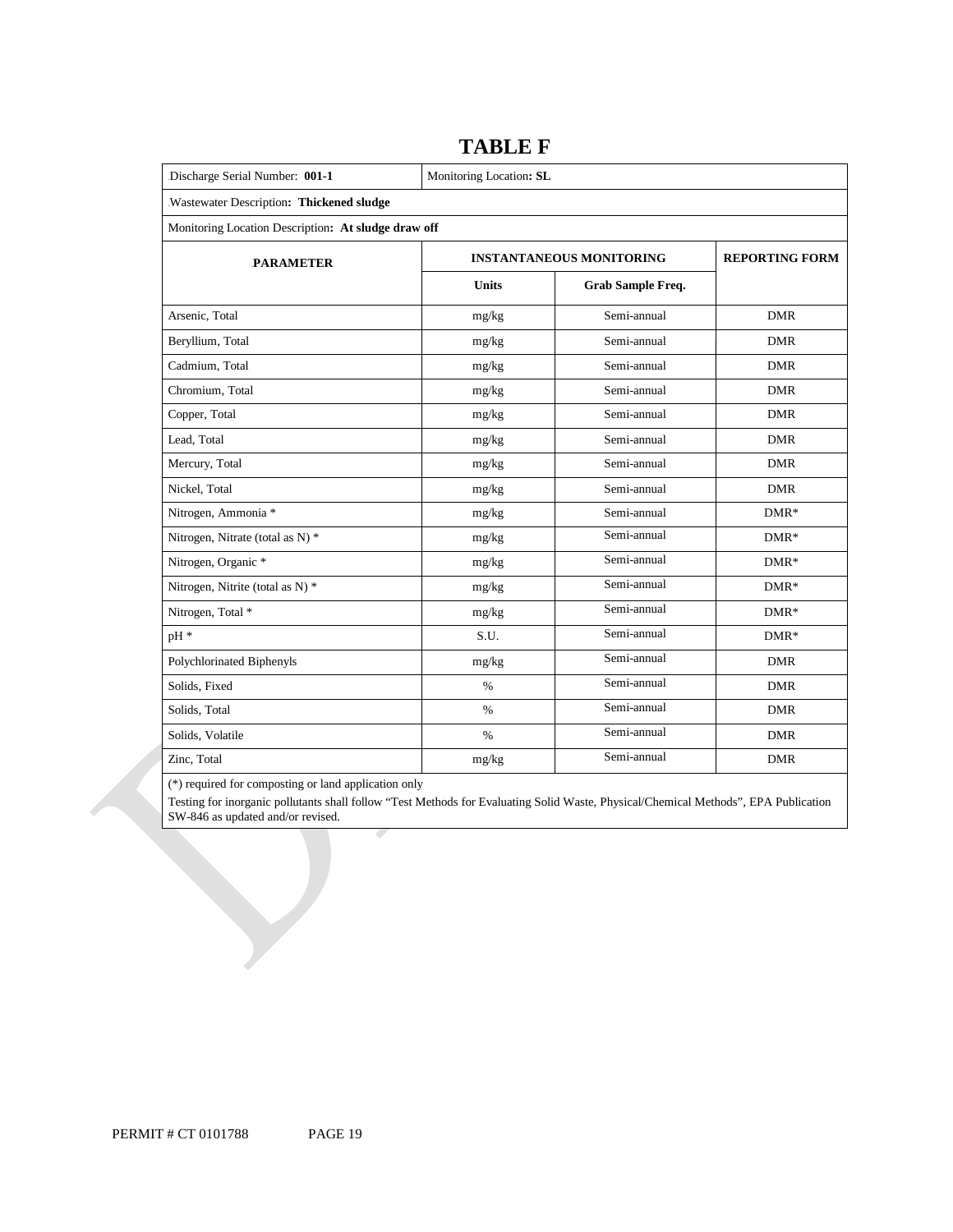# ATTACHMENT 2

## MONTHLY OPERATING REPORT FORM

PERMIT # CT 0101788 PAGE 20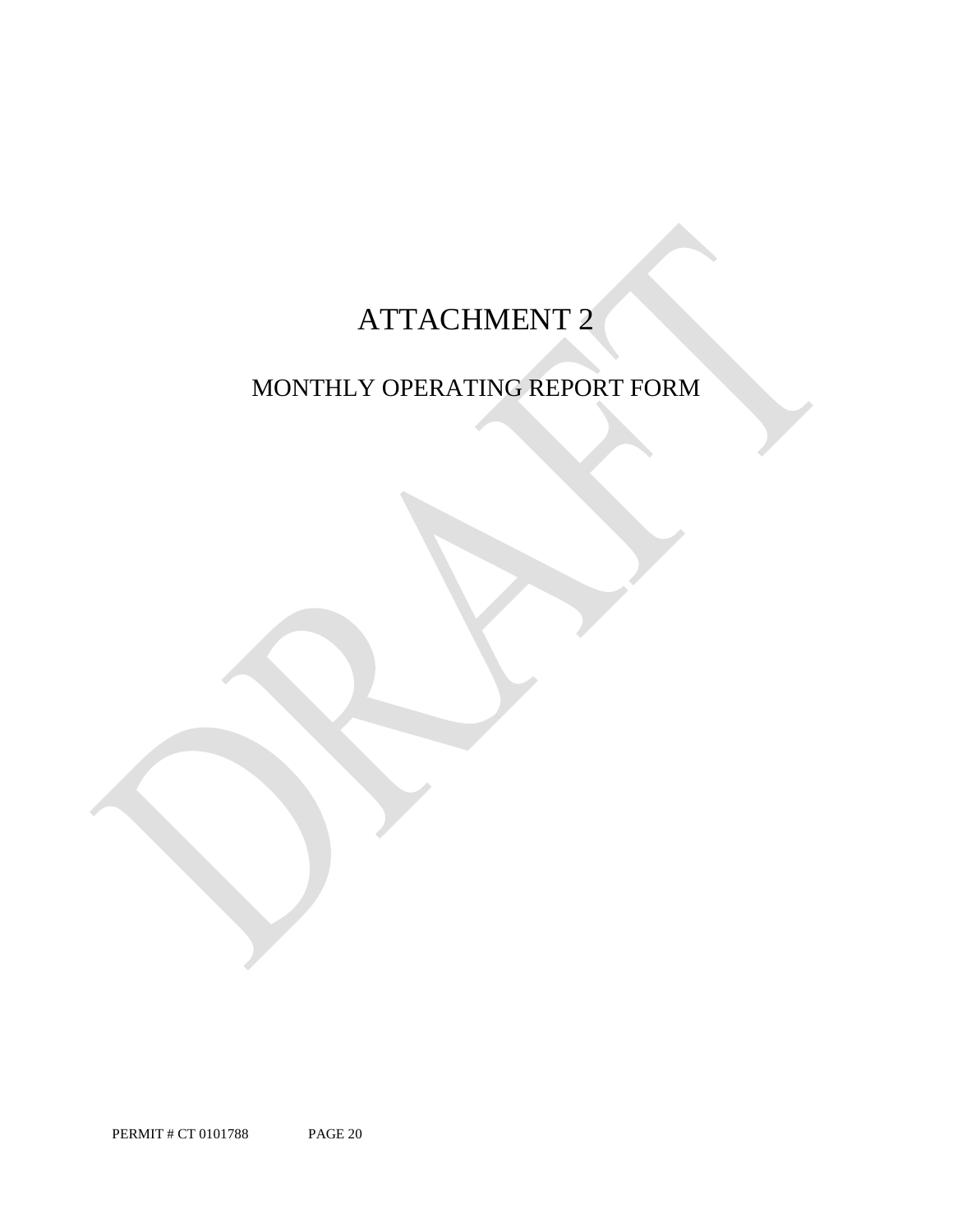## **DATA TRACKING AND TECHNICAL FACT SHEET**

**Permittee**: Town of Newtown

### **PERMIT, ADDRESS, AND FACILITY DATA**

**PERMIT #:** CT0101788 **APPLICATION #:** 201001524 **FACILITY ID.** 097-001

| <b>Mailing Address:</b>                                                                                                               | <b>Location Address:</b>                                           |  |  |  |  |  |  |
|---------------------------------------------------------------------------------------------------------------------------------------|--------------------------------------------------------------------|--|--|--|--|--|--|
| Street: 45 Main Street                                                                                                                | Street: 24 Commerce Road                                           |  |  |  |  |  |  |
| City: Newtown<br>ST: CT Zip: 06470                                                                                                    | City: Newtown ST: CT Zip: 06470                                    |  |  |  |  |  |  |
| Contact Name: Fred Hurley                                                                                                             | Contact Name: Julio Segarra                                        |  |  |  |  |  |  |
| Phone No.: (203) 270-4200                                                                                                             | Phone No.: (203) 270-4300                                          |  |  |  |  |  |  |
|                                                                                                                                       | <b>DMR</b> Contact<br>fred.hurley@newtown-ct.gov<br>email address: |  |  |  |  |  |  |
| <b>PERMIT INFORMATION</b>                                                                                                             |                                                                    |  |  |  |  |  |  |
| <b>DURATION</b> 5 YEAR $X$ 10 YEAR $\_\$ 30 YEAR $\_\$                                                                                |                                                                    |  |  |  |  |  |  |
| <b>TYPE</b> New Reissuance $X$ Modification $\blacksquare$                                                                            |                                                                    |  |  |  |  |  |  |
| <b>CATEGORIZATION POINT (X) NON-POINT () GIS #</b>                                                                                    |                                                                    |  |  |  |  |  |  |
| NPDES (X) PRETREAT () GROUND WATER(UIC) () GROUND WATER (OTHER) ()                                                                    |                                                                    |  |  |  |  |  |  |
| NPDES MAJOR (MA) _<br>NPDES SIGNIFICANT MINOR or PRETREAT SIU (SI)<br>NPDES or PRETREATMENT MINOR (MI) $X$                            |                                                                    |  |  |  |  |  |  |
| <b>COMPLIANCE SCHEDULE</b> YES X                                                                                                      | NO.                                                                |  |  |  |  |  |  |
| POLLUTION PREVENTION _____ TREATMENT REQUIREMENT<br>WATER QUALITY REQUIREMENT $\underline{\mathbf{X}}$ OTHER $\underline{\mathbf{X}}$ |                                                                    |  |  |  |  |  |  |
| <b>OWNERSHIP CODE</b><br>Private Federal State Municipal (town only) $X$ Other public                                                 |                                                                    |  |  |  |  |  |  |
| <b>DEP STAFF ENGINEER</b> Syed Bokhari <b>DATE DRAFTED:</b> May 13 <sup>th</sup> , 2016                                               |                                                                    |  |  |  |  |  |  |
| <b>PERMIT FEES</b>                                                                                                                    |                                                                    |  |  |  |  |  |  |
| Discharge Code<br><b>DSN Number</b><br>Annual Fee                                                                                     |                                                                    |  |  |  |  |  |  |
| 111000c<br>001<br>\$1722.50                                                                                                           |                                                                    |  |  |  |  |  |  |
| <b>FOR NPDES DISCHARGES</b><br>Water Quality Classification Goal: B<br>Drainage Basin Code: 6020<br>Segment: Pootatuck River - 02     |                                                                    |  |  |  |  |  |  |
| NATURE OF BUSINESS GENERATING DISCHARGE<br>Municipal Sanitary Sewage Treatment                                                        |                                                                    |  |  |  |  |  |  |
| PROCESS AND TREATMENT DESCRIPTION (by DSN)<br>Physical, chemical and biological treatment producing advanced secondary effluent       |                                                                    |  |  |  |  |  |  |
| <b>RESOURCES USED TO DRAFT PERMIT</b>                                                                                                 |                                                                    |  |  |  |  |  |  |

*X Federal Effluent Limitation Guideline 40CFR 133 Secondary Treatment Category*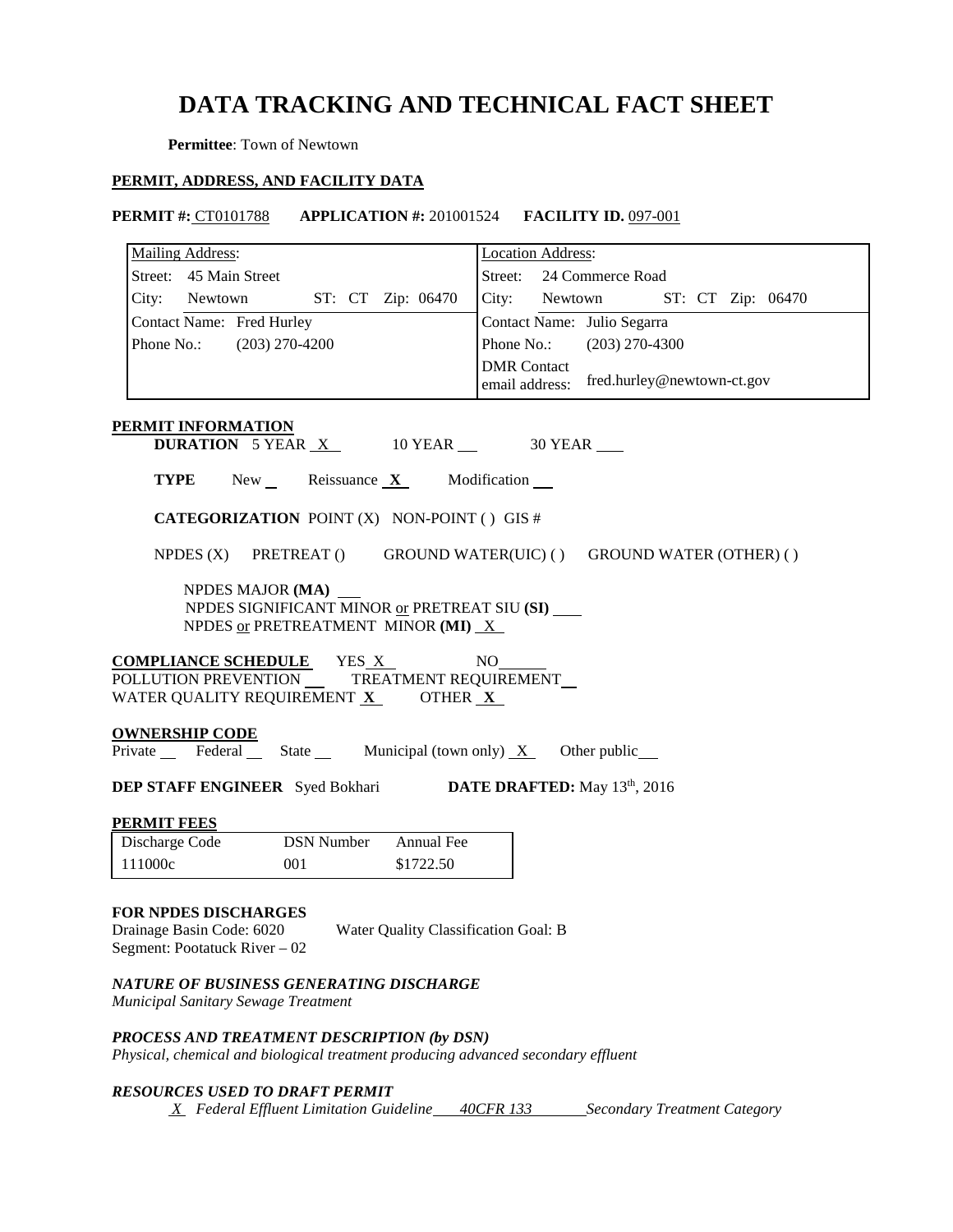- *\_\_ Performance Standards*
- *Federal Development Document \_\_\_\_\_\_\_\_\_\_\_\_\_\_\_\_\_\_\_\_\_*

 *name of category*

- *X Department File Information*
- *X Connecticut Water Quality Standards*
- *X Anti-degradation Policy*
- *Coastal Management Consistency Review Form*
- *Other Explain*

### *BASIS FOR LIMITATIONS, STANDARDS OR CONDITIONS*

 *X Secondary Treatment (Section 22a-430-4(r) of the Regulations of Connecticut State Agencies)*

- *X Case-by-Case Determination (See Other Comments)*
- *X In order to meet in-stream water quality (See General Comments)*
- *Anti-degradation policy*

### *GENERAL COMMENTS*

*The Town of Newtown ("the town") operates a municipal water pollution control facility ("the facility") located at 24 Commerce Road, Newtown, CT 06470. The facility is designed to treat and discharge up to 0.932 million gallons a day of effluent into the Pootatuck River. The facility currently uses secondary treatment with denitrification and UV disinfection to treat effluent before being discharged. Pursuant to Conn. Gen. Stat. § 22a-430, the Department of Energy and Environmental Protection has issued the town a permit for the discharge from this facility. The Town of Newtown has submitted an application to renew its permit. The Department has made a tentative determination to approve the Town of Newtown's application and has prepared a draft permit consistent with that determination.* 

*The most significant changes from the current permit are the inclusion of phosphorous to meet the interim nutrient strategy as described below, revised bacteria monitoring requirements (e.g. e. coli) replacing fecal coliform, aluminum monitoring to be consistent with the most recent CT Water Quality Standards, lead to meet CT Water Quality Standards, and iron monitoring to be consistent with EPA's National Recommended Water Quality Criteria.* 

### *SPECIFIC REQUIREMENTS OR REVISIONS*

*The Department reviewed the application for consistency with Connecticut's Water Quality Standards and determined that with the limits in the draft permit, including those discussed below, that the draft permit is consistent with maintenance and protection of water quality in accordance with the Tier I Anti-degradation Evaluation and Implementation Review provisions of such Standards.*

*The need for inclusion of water quality based discharge limitations in this permit was evaluated consistent with Connecticut Water Quality Standards and criteria, pursuant to 40 CFR 122.44(d). Discharge monitoring data was evaluated for consistency with the available aquatic life criteria (acute and chronic) and human health (fish consumption only) criteria, considering the zone of influence allocated to the facility where appropriate. In addition to this review, the statistical procedures outlined in the EPA Technical Support Document for Water Quality-based Toxics Control (EPA/505/2-90-001) were employed to calculate the need for such limits. Comparison of the attached monitoring data and its inherent variability with the calculated water quality based limits indicates a statistical probability of exceeding such limits. Therefore, water quality based limits for ammonia, copper, lead, and nickel were included in the permit at this time.* 

*A limit has been included in this permit to cap the phosphorus load this discharge is permitted for:*

### *Phosphorus Permitting Approach*

*Phosphorus is a naturally occurring element that is essential to support plant growth. When present in excessive amounts, phosphorus can impair both aquatic life and recreational use of Connecticut's water resources. Excess*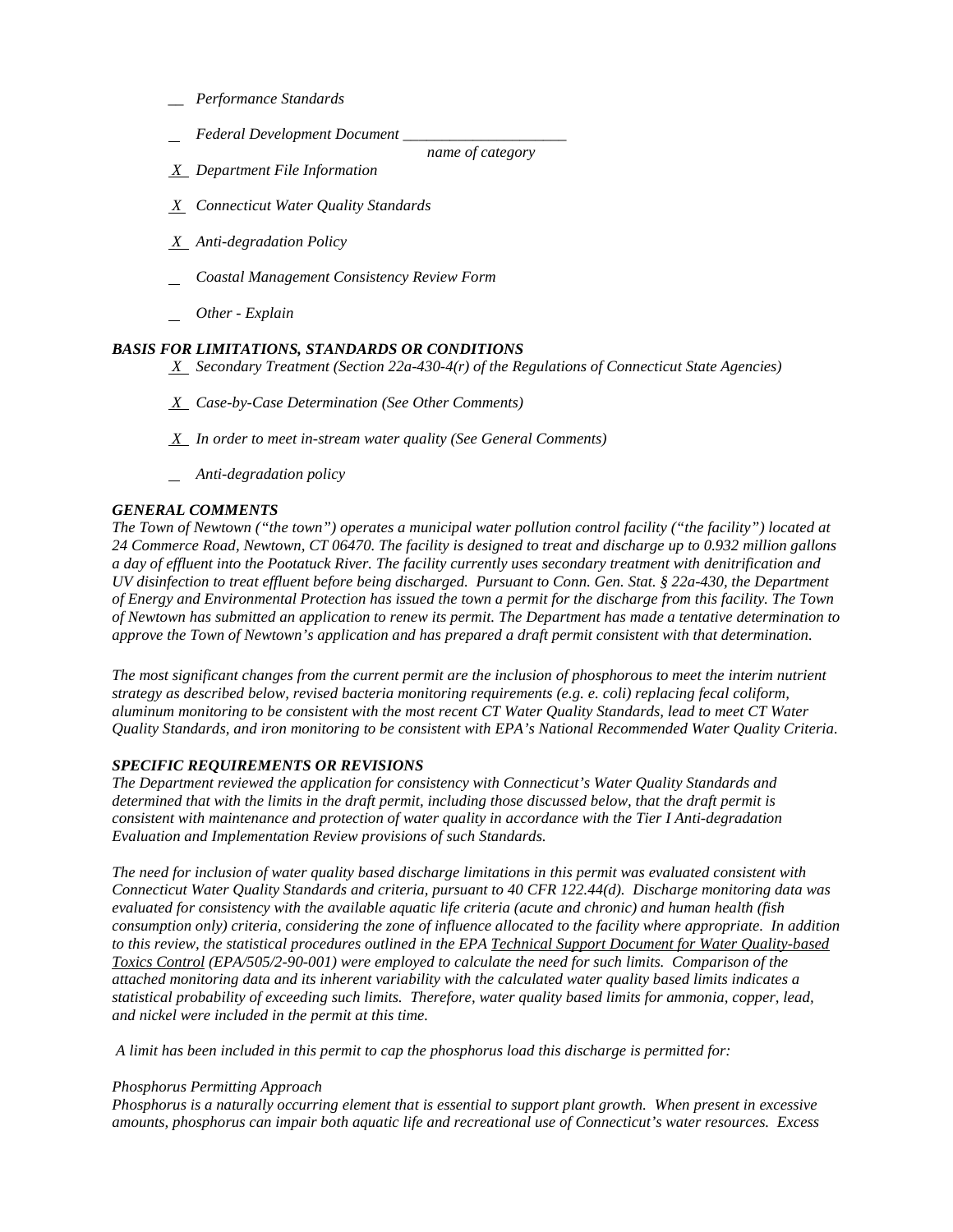*nutrient enrichment is a serious threat to water quality in Connecticut. Excessive loading of phosphorus to surface waters as a result of discharges from wastewater treatment plants or non point sources such as runoff from urban and agricultural lands, can lead to algal blooms, including blooms of noxious blue green algae, reduction in water clarity, and in extreme cases depletion of oxygen, fish kills, and other impairments to aquatic life. Currently, 21 water body segments have been identified on Connecticut's List of Waters Not Meeting Water Quality Standards where nutrient enrichment is a contributing cause of the impairment.* 

*The Connecticut Water Quality Standards (WQS) do not include numeric criteria for nutrients but rather incorporate narrative standards and criteria for nutrients. These narrative policy statements direct the Connecticut Department of Environmental Protection to impose discharge limitations or other reasonable controls on point and non point sources to support maintenance or attainment of designated uses. In the absence of numeric criteria for phosphorus, the Department has developed an interim nutrient management strategy for freshwater non-tidal streams based on the narrative policy statements in the WQS to meet the pressing need to issue NPDES permits and be protective of the environment. The strategy includes methods that focus on phosphorus because it is the primary limiting nutrient in freshwater systems. These methods were approved by the United States Environmental Protection (EPA) in their letter dated October 26, 2010 as an interim strategy to establish water quality based phosphorus limits in non-tidal freshwater for industrial and municipal water pollution control facilities (WPCFs) national pollutant discharge elimination system (NPDES) permits.* 

*The method in the interim strategy uses best available science to identify phosphorus enrichment levels in waste receiving rivers and streams that adequately support aquatic life uses. The methodology focuses on algal communities as the key aquatic life nutrient response variable and phosphorus enrichment factors that represent significant changes in communities based on data collected statewide. Ongoing work is currently being conducted to refine the approach through additional data collection and by expanding the methodology to include non-waste receiving streams. It is expected that the ongoing work will lead to numeric nutrient criteria for all freshwater rivers and streams in the next WQS review cycle. The current approach provides for a major statewide advancement in the level of phosphorus control that is expected to meet all freshwater designated uses. The adaptive nature of Connecticut's strategy allows for revisions to permit limits in future permit cycles without delaying action that we know needs to be taken today.*

*The current approach follows a watershed based framework incorporating many of the elements from the U.S. EPA Watershed –Based National Pollutant Discharge Elimination System (NPDES) Permitting Technical Guidance (2007). Consistent with the 2007 Guidance, the approach "explicitly considers the impact of multiple pollutant sources and stressors, including nonpoint source contributions, when developing point source permits". Expected current conditions are based on the probability of excess phosphorus export from land cover and municipal and industrial facilities in the upstream drainage basin. Connecticut's policy for phosphorus management is translated into a numeric expression through geo-spatial and statistical analyses that determines the maximum acceptable seasonal phosphorus mass load per unit area of watershed contributing flow to the point of assessment.* 

*The goal of the interim strategy is to achieve or maintain an enrichment factor (EF) of 8.4 or below throughout a watershed. An EF is representative of the amount of anthropogenic phosphorus loading to river and streams. It is calculated by dividing the current total seasonal phosphorus load by a modeled total phosphorus load under complete forested conditions at a particular point along the river. An enrichment factor is representative of the amount of anthropogenic phosphorus loading to rivers and streams. The goal of an 8.4 enrichment factor represents a threshold at which a significant change is seen in the algal communities indicating highly enriched conditions and impacts to aquatic life uses.* 

*The analysis was conducted using benthic algae collected in rivers and streams throughout CT under varying enrichment conditions. The approach targets the critical 'growing' season (April through October) when phosphorus is more likely to be taken up by sediment and biomass because of low flow and warmer conditions. During winter months aquatic plants are dormant and flows are higher providing constant flushing of phosphorus through aquatic systems with a less likely chance that it will settle out into the sediment. Limiting the phosphorus export from industrial and municipal facilities offers a targeted management strategy for achieving aquatic life designated uses within a waterbody. The export of some phosphorus from facilities and other land sources is considered normal use of the land recognizing that humans are part of the environment.* 

*A seasonal load was established by the Department for each facility discharging to non-tidal waters based on the current degree of enrichment of the receiving water body at the point of discharge and the facilities contribution to*